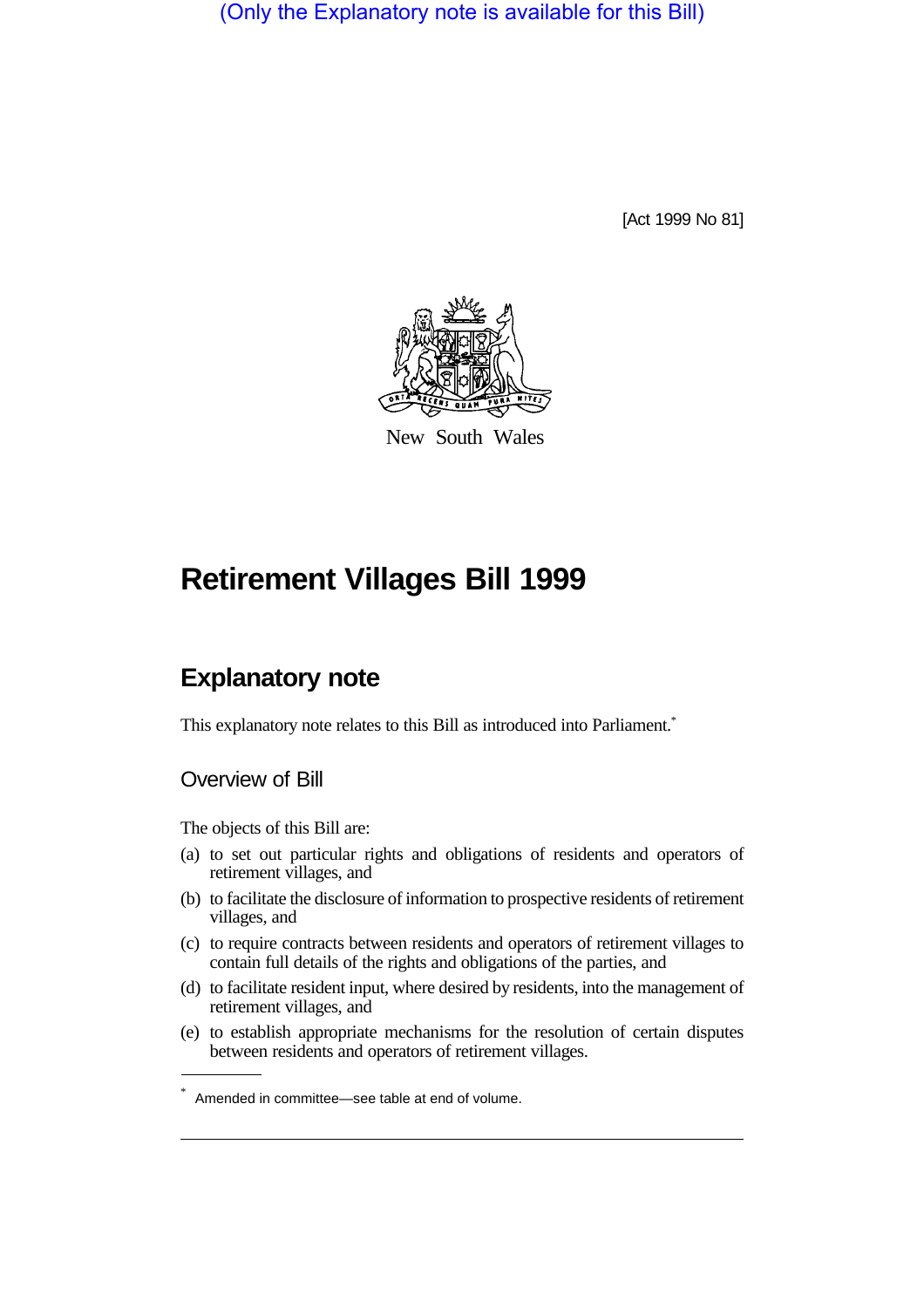Explanatory note

Failure to comply with the various requirements of the proposed Act, and the taking of action that is prohibited by the proposed Act, constitute offences attracting maximum penalties ranging from 5 penalty units to 200 penalty units. (A penalty unit is currently equivalent to \$110—see section 56 of the *Interpretation Act 1987.*)

Outline of provisions

#### **Part 1 Preliminary**

**Clause 1** sets out the name (also called the short title) of the proposed Act.

**Clause 2** provides for the commencement of the proposed Act on a day or days to be appointed by proclamation.

**Clause 3** sets out the objects of the proposed Act.

**Clause 4** defines certain words and expressions used in the proposed Act. Important definitions include those of *residence contract*, *service contract* and *village contract*, *recurrent charge* and *departure fee*, *operator* and *resident* of a retirement village, *close associate* of an operator, *relative* of a person, *retired person* and *residence right*, *capital replacement* and *item of capital*.

**Clause 5** sets out the meaning of *retirement village* for the purposes of the proposed Act and makes it clear that certain premises that would otherwise fall within the definition of that term are excluded from it (for example, a building used or intended to be used predominantly for the provision of *residential care*, within the meaning of the *Aged Care Act 1997* of the Commonwealth, by an approved provider under that Act).

**Clause 6** sets out the meaning of *ingoing contribution*.

**Clause 7** specifies the persons who are *owners* of residential premises in a retirement village.

**Clause 8** specifies the circumstances in which a person is taken to have *permanently vacated* residential premises in a retirement village.

**Clause 9** deals with the granting of the residents' *consent* to a proposed measure or action. The procedure for obtaining that consent is set out in proposed Schedule 1. Briefly, the residents are taken to have consented to the measure or action if more than 50% of the residents who vote on the matter approve of it, unless the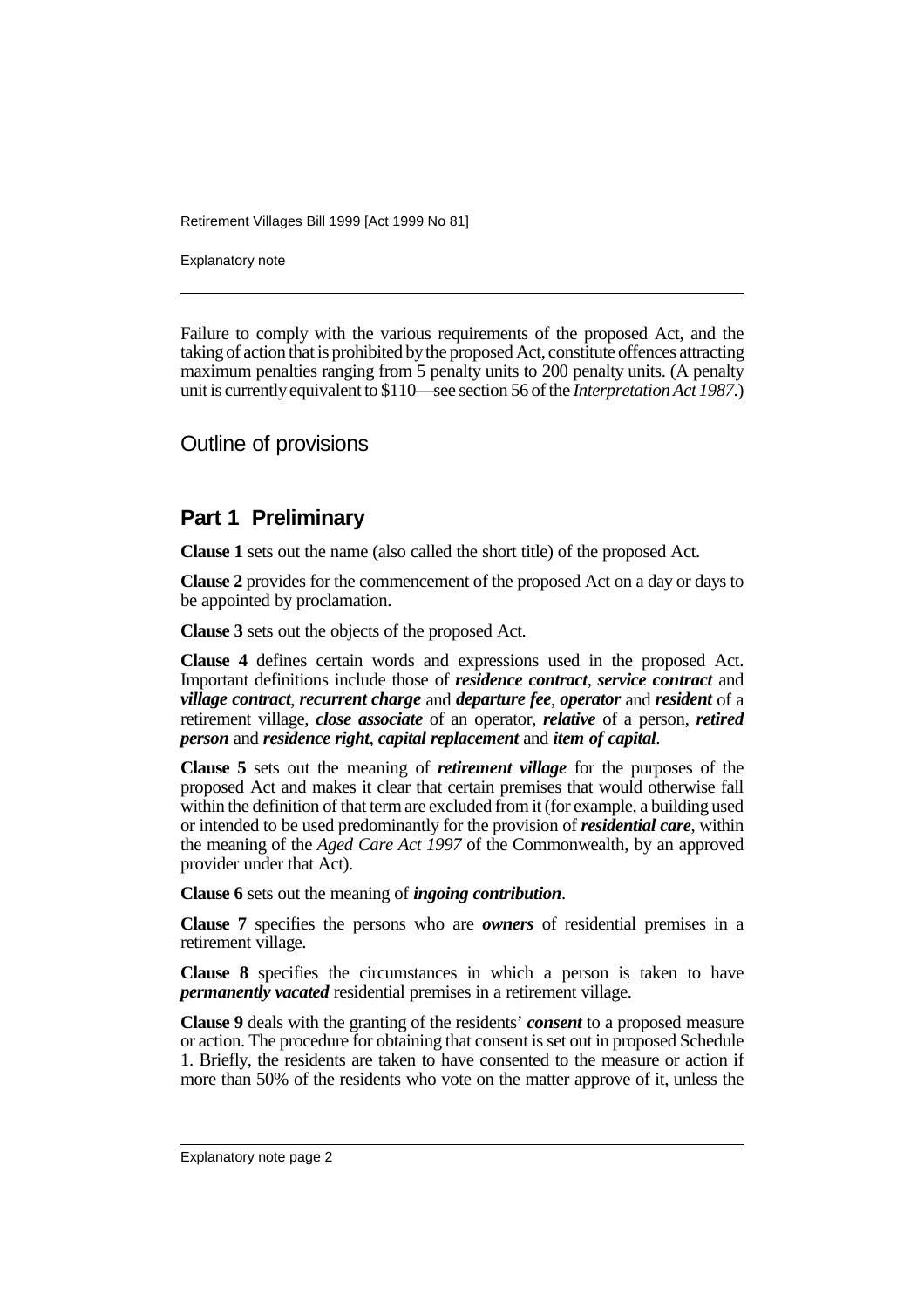Explanatory note

measure or action requires a special resolution (in which case 75% of the residents voting on the matter must approve of it).

**Clause 10** makes it clear that notes in the text of the proposed Act do not form part of the Act.

## **Part 2 Application of Act**

**Clause 11** provides that the proposed Act applies to all retirement villages, whether they were established before or after the commencement of the proposed section. It also provides that the proposed Act continues to apply in respect of persons who have rights in respect of former retirement villages.

**Clause 12** provides that the proposed Act binds the Crown.

**Clause 13** makes it clear that the proposed Act is to be read as being in addition to the other laws of the State. The proposed section also specifies that the *Landlord and Tenant Act 1899*, the *Landlord and Tenant (Amendment) Act 1948* and the *Landlord and Tenant (Rental Bonds) Act 1977* do not apply to or in respect of residential premises the subject of a residence contract under the proposed Act.

## **Part 3 Representations and information about retirement villages**

**Clause 14** prohibits the promotion of a proposed retirement village, and the sale of occupation rights in it, before any development consent required for the village has been obtained.

**Clause 15** prohibits any representation by the operator of a retirement village (or a person intending to carry out development for the purposes of a retirement village) that a *residential care facility* (such as a nursing home) will form part of, or be associated with, the village unless any necessary authorisation for the facility has been obtained.

**Clause 16** provides for exceptions to proposed sections 14 and 15. It provides that a person is not guilty of an offence under either of those sections merely because the person carries out market surveys in relation to the proposed development before the relevant consent or authorisation is obtained, or because he or she advertises the relevant development application in accordance with the requirements of the *Environmental Planning and Assessment Act 1979*.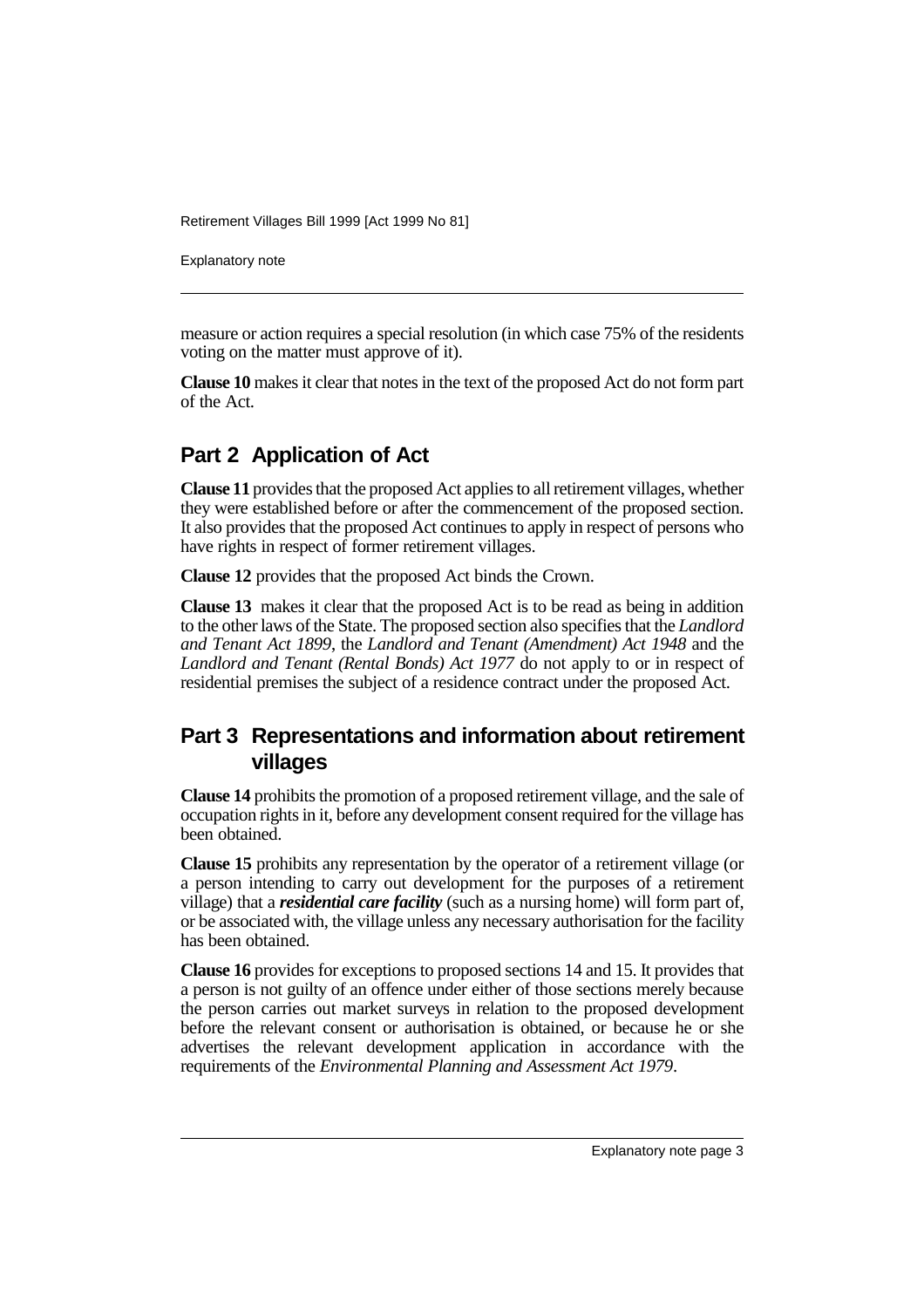Explanatory note

**Clause 17** prohibits any representation by the operator of a complex containing residential premises that the complex is a retirement village unless the complex falls within the definition of *retirement village* in the proposed Act.

The proposed section also prohibits an operator from representing that a service or facility is provided or available at or to a retirement village, or is associated with the village, if the service or facility is not so provided or available or associated.

The proposed section also allows a resident of a retirement village to apply to the Residential Tribunal (the *Tribunal*) for an order that the operator pay compensation if any service or facility that the operator represents is to be provided or made available in the future is not provided or made available within a reasonable time after the representation is made.

**Clause 18** requires the operator of a retirement village to provide a prospective resident of the village with a written statement (a *disclosure statement*) containing detailed information about the village. The statement must be in the form, and contain the information, prescribed by the regulations to be made under the proposed Act (*the regulations*) and must be provided to the person at least 14 days before he or she first enters into a village contract with the operator. A copy must be annexed to the contract.

**Clause 19** requires the operator of a retirement village to provide a person with general information about the retirement village industry no later than at the time that the disclosure statement is provided.

**Clause 20** requires the operator of a retirement village to have available for inspection at the village (or at a place of business in New South Wales) copies of various documents relating to the village. The documents include a site plan for the village, examples of the village contracts that an incoming resident may be required to enter into, audited accounts of the village for the previous 3 years, and the village rules. Copies are to be given to prospective residents on request.

## **Part 4 Entry into retirement villages**

**Clause 21** provides for the operator of a retirement village to charge a refundable fee for putting a person's name on a waiting list for the village.

**Clause 22** prohibits the operator of a retirement village from requiring or accepting holding deposits in relation to residential premises in the village that are occupied by a resident unless the resident has given notice of intention to vacate.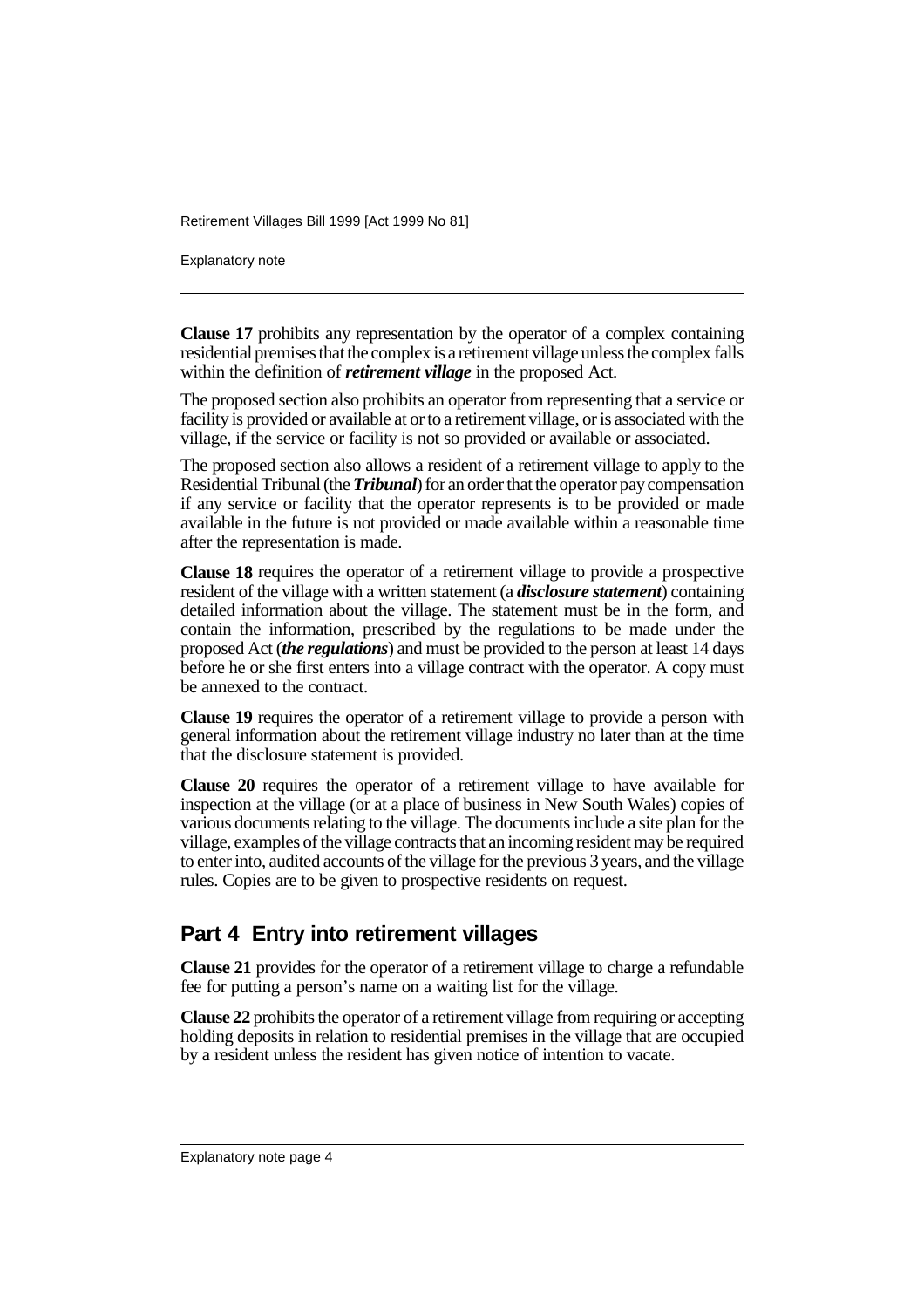Explanatory note

**Clause 23** requires any holding deposit paid in relation to residential premises in a retirement village to be held in trust until the prospective resident concerned enters a residence contract with the operator of the village (or the operator is notified in writing that he or she does not intend to enter such a contract or has died).

A deposit paid under a residence contract is (unless the contract relates to the sale of premises and provides for the manner in which the deposit is to be held) to be held in trust until final payment is made under the contract.

#### **Part 5 Village contracts**

**Clause 24** prohibits the operator of a retirement village from allowing a prospective resident of the village to occupy residential premises in the village before the person enters into a contract (being a residence contract or a service contract) with the operator. The prohibition does not apply in respect of a person who occupies the premises together with a person who has entered into such a contract, or who enters into a residential tenancy agreement with the operator.

If the operator contravenes the proposed section, any continuing liability of a former occupant of the premises to pay recurrent charges or departure fees in respect of the premises ceases on the date that a person enters into occupation of the premises, and the operator must make any required refund of the former occupant's ingoing contribution (and make any other payment that is required, under a village contract, to be made to the former occupant) no later than one month after that date.

**Clause 25** provides that, if any term of a village contract is inconsistent, to the detriment of the resident, with the information contained in the disclosure statement provided to the resident concerned, the contract is to be construed as if it contained the information in the statement, rather than the inconsistent term (unless the inconsistent term is a term of a standard contract prescribed by the regulations).

**Clause 26** provides that a village contract entered into after the commencement of the proposed section is unenforceable by the operator of a retirement village against a resident of the village unless it is in writing.

**Clause 27** prohibits the operator of a retirement village from entering into a village contract with a person earlier than 14 days after the person has been given a copy of the contract.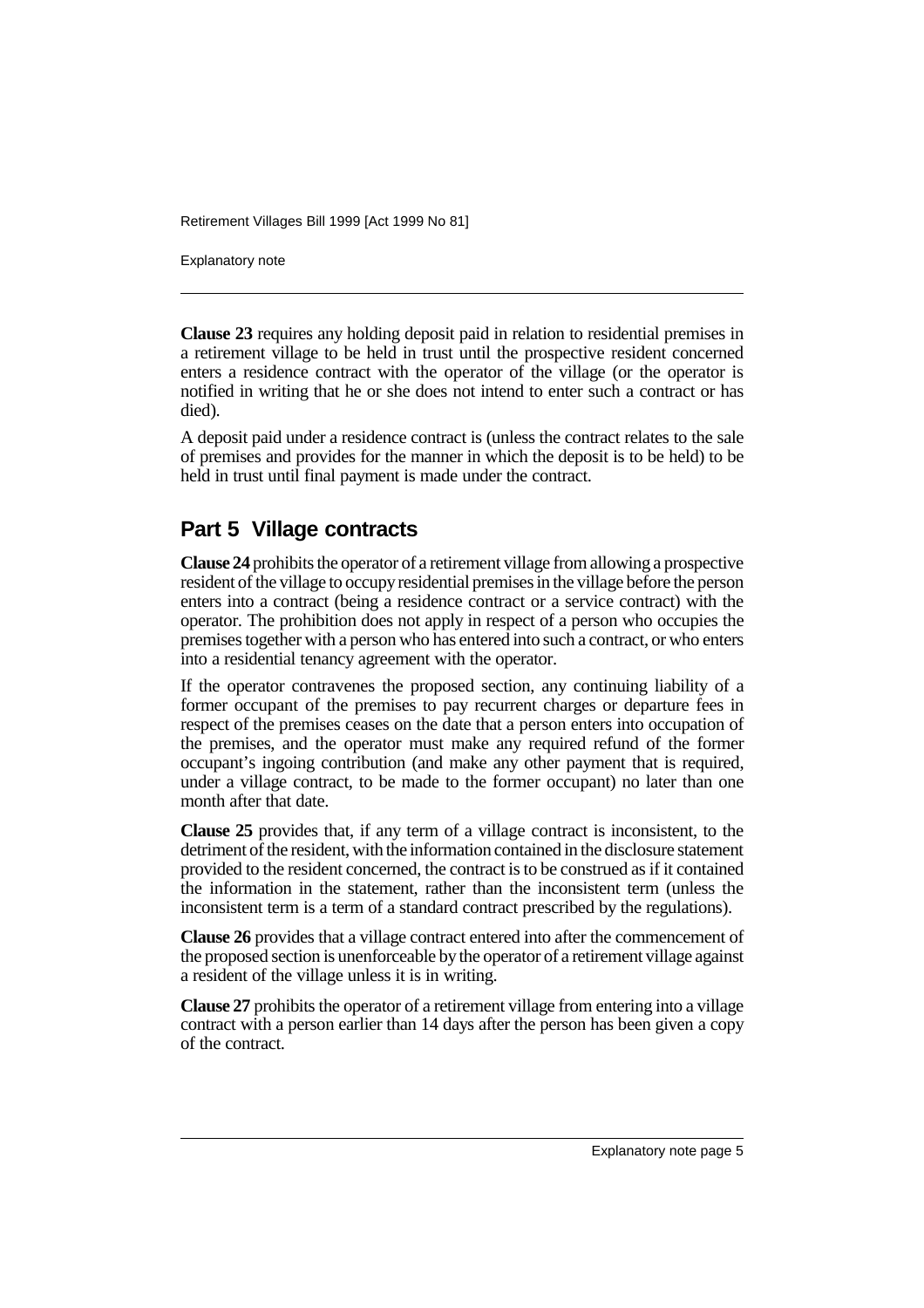Explanatory note

**Clause 28** prohibits any restriction by the operator of a retirement village of a person's right to seek independent advice before contracting with the operator. The provision also prohibits the operator's requiring a resident or a prospective resident to use a particular solicitor, barrister or licensed conveyancer nominated by the operator.

**Clause 29** voids any purported variation of a village contract (and any termination of a village contract and entry into a new one) unless the resident who is the other party to the contract concerned has obtained a certificate from a legal practitioner (of the resident's choosing) stating that the practitioner has explained the effect of the proposed variation (or the new contract) to the resident and the resident appeared to understand the explanation and to consent to the variation or the new contract. The provision does not apply if the resident concerned requested the variation or the new contract.

**Clause 30** specifies that the reasonable costs of obtaining the certificate are payable by the operator of the retirement village.

**Clause 31** provides that the costs of the preparation of a village contract between the operator of a retirement village and a resident of the village (other than a residence contract relating to premises that are subject to a community land scheme, company title scheme or strata scheme) are to be borne equally by the operator and the resident. Any registration costs (under the *Real Property Act 1900*) associated with a lease, and any duty payable on the lease, is payable by the resident.

**Clause 32** allows a resident of a retirement village to rescind a village contract at any time within the period of 7 business days after entering it (the *cooling-off period*) unless, in the case of a residence contract, the resident has commenced to live in the residential premises concerned.

**Clause 33** permits a resident of a retirement village to apply to the Tribunal for an order allowing the resident to rescind any village contract to which the operator of the village and the resident are parties on the grounds that the disclosure statement was false or misleading in a material particular or was not provided to the resident in accordance with the proposed Act. The application may be made at any time within the period of 3 months after the resident occupies residential premises in the village.

The Tribunal is precluded from making the order sought in certain circumstances (for example, if it is of the opinion that the resident is in substantially as good a position as he or she would have been had the operator complied with the proposed Act in respect of the disclosure statement).

**Clause 34** provides that a notice of rescission of a village contract takes effect on service of the notice, and that a rescinded village contract is taken to be void.

Explanatory note page 6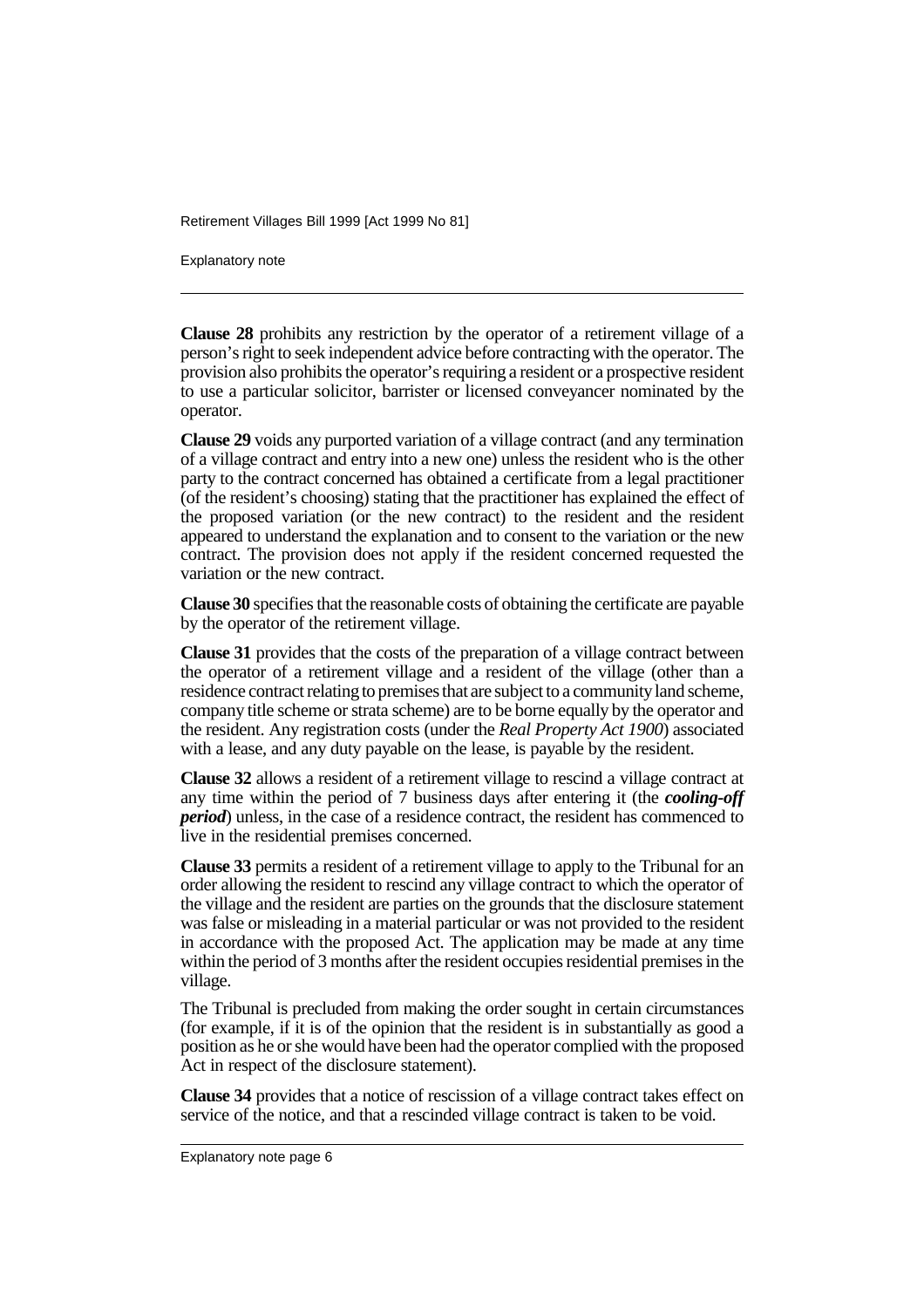Explanatory note

**Clause 35** sets out the consequences of rescission of a service contract. If the service contract only is rescinded (leaving the residence contract on foot), the parties are to try to renegotiate the service contract. If they cannot agree, the Tribunal may, on application of either party, make an order setting out the terms of the new contract.

**Clause 36** sets out the consequences of rescission of a residence contract. Generally, rescission of a residence contract operates to rescind the service contract and any associated village contract. The rescinding party is to be repaid all money paid by or on behalf of that party under the rescinded contract.

If the rescinded contract relates to premises that are subject to a community land scheme, company title scheme or strata scheme and was rescinded under proposed section 33, the rescinding party must execute any necessary instruments and deliver up any necessary documents to enable the re-registration of the shares or title in the name of the operator under the rescinded contract.

Any costs associated with the rescission are payable by the operator. However, claims for compensation or other adjustments may be made to the Tribunal (if, for example, the rescinding party had the benefit of possession of the residential premises concerned).

**Clause 37** sets out the consequences of a rescission of a village contract other than a service contract or a residence contact. The rescinding party is to be repaid all money paid by or on behalf of that party under the rescinded contract. Claims for compensation or other adjustments may be made to the Tribunal.

**Clause 38** prohibits the operator of a retirement village from allowing a prospective resident of the village to occupy residential premises in the village unless the operator prepares, and gives to the prospective resident, a report relating to the condition of the premises at the commencement of the prospective resident's occupation of the premises (a *condition report*). A copy of the report must be annexed to the first village contract that the prospective resident enters into with the operator. However, the requirement does not apply to all residence contracts. (For example, a residence contract under which the resident will own the premises concerned is excluded from its operation.)

**Clause 39** requires the operator of a retirement village to ensure that the other party to a village contract has a copy of the contract signed by the operator. A copy of a village contract signed by the resident or prospective resident of the village must be given to the resident or prospective resident if the contract is not entered into at the time the signed copy is given to the operator.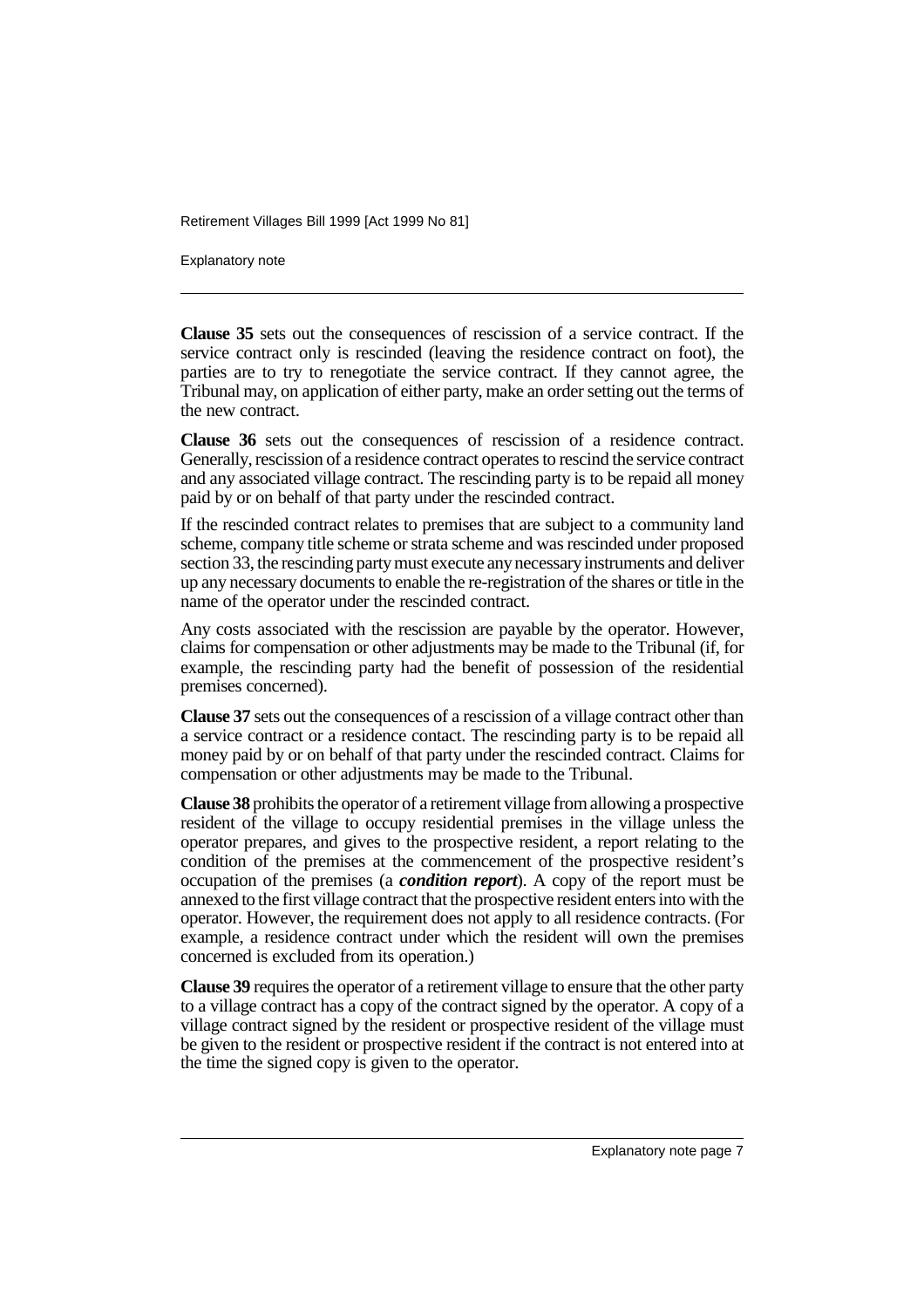Explanatory note

The proposed section also requires the operator to lodge for registration any lease that is to be registered under the *Real Property Act 1900* within one month after it is returned to the operator in registrable form. The resident is also to be provided with a copy of the fully-executed lease.

**Clause 40** provides that a contract between the operator of a retirement village and a resident of the village is enforceable against any operator for the time being of the village, except an operator who is merely a landowner in the village.

**Clause 41** requires a person who is to become a new operator of a retirement village (if the person is to manage or control the village) to convene a meeting of the residents and to report at the meeting on the person's financial ability to operate the village and on his or her plans for its future management and operation.

**Clause 42** enables the regulations to make provision for or with respect to matter that must be included in, and matter that must be excluded from, contracts relating to retirement villages.

**Clause 43** provides for the regulations to prescribe a standard form of village contract.

**Clause 44** applies the rules of law relating to mitigation of loss or damage on breach of contract to a breach of a village contract.

#### **Part 6 General management of retirement villages**

#### **Division 1 Village rules**

**Clause 45** makes it clear that proposed Division 1 does not apply in relation to a retirement village that is subject to a community land scheme or strata scheme.

**Clause 46** provides for the making of written rules relating to the use, enjoyment, control and management of a retirement village.

**Clause 47** provides that a village rule is of no effect to the extent that it is inconsistent with any law.

**Clause 48** permits the regulations to prescribe model village rules that may be adopted in respect of a retirement village.

**Clause 49** allows an operator of a retirement village to make village rules for proposed villages and villages that do not have any residents.

**Clause 50** allows village rules to be made for existing retirement villages that do not have any rules in the same way that village rules may be amended.

Explanatory note page 8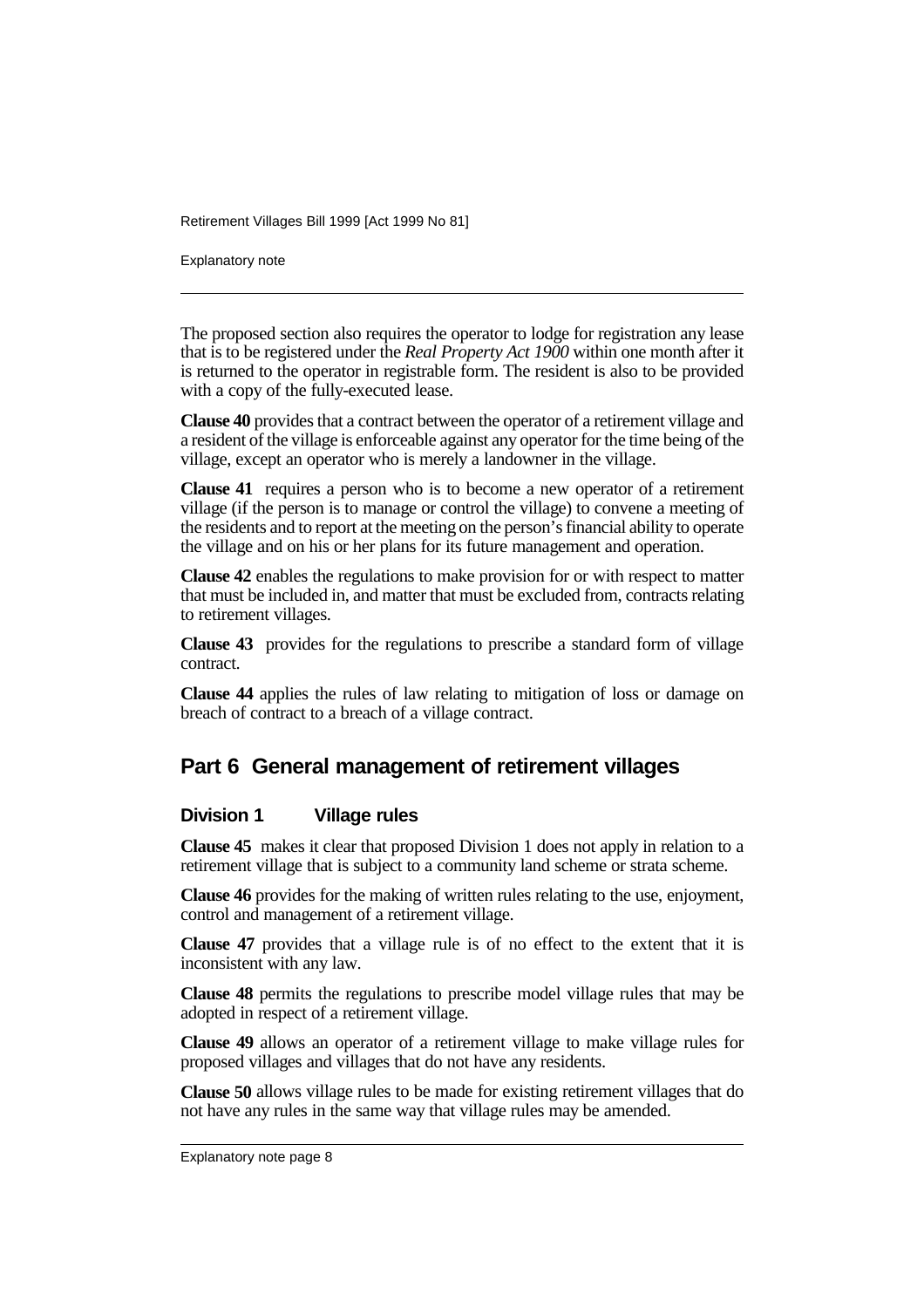Explanatory note

**Clause 51** provides for the amendment of village rules (at the instigation of either the operator of the village or the residents) with the consent, by special resolution, of the residents.

**Clause 52** allows the operator of a retirement village who objects to an amendment to the rules proposed by the residents to apply to the Tribunal for an order prohibiting the proposed amendment.

**Clause 53** requires the operator of a retirement village to seek the residents' consent to an amendment to the statement of approved expenditure (as to which, see Division 5 of Part 7) if the operator considers that an amendment to the village rules to which the residents have consented under proposed section 51 will impose a cost on the operator additional to that allowed for in that statement.

**Clause 54** allows the operator or a resident of a retirement village to apply to the Tribunal for an order concerning a village rule whose validity is in dispute or that the operator or resident considers to be unjust, unconscionable, harsh or oppressive. The Tribunal is empowered to set aside the rule, to modify it or to uphold it.

**Clause 55** requires the operator and residents of a retirement village to comply with the village rules.

**Clause 56** requires the operator and residents to use their best endeavours to ensure compliance with the village rules by certain other persons (such as tenants of the operator or resident or other persons in the village at the invitation of the operator or resident).

#### **Division 2 Certain obligations of operators**

**Clause 57** prohibits any involvement of certain persons (such as a person who is insolvent under administration within the meaning of the *Corporations Law*) in the promotion or sale of residence rights in a retirement village. It also prohibits their being an operator of a retirement village or being in any way concerned in the management or control of a retirement village.

**Clause 58** requires the operator of a retirement village to ensure that the village is reasonably secure.

**Clause 59** requires the operator of a retirement village, on the request of the residents, to provide for or arrange a system that enables residents to summon assistance in an emergency.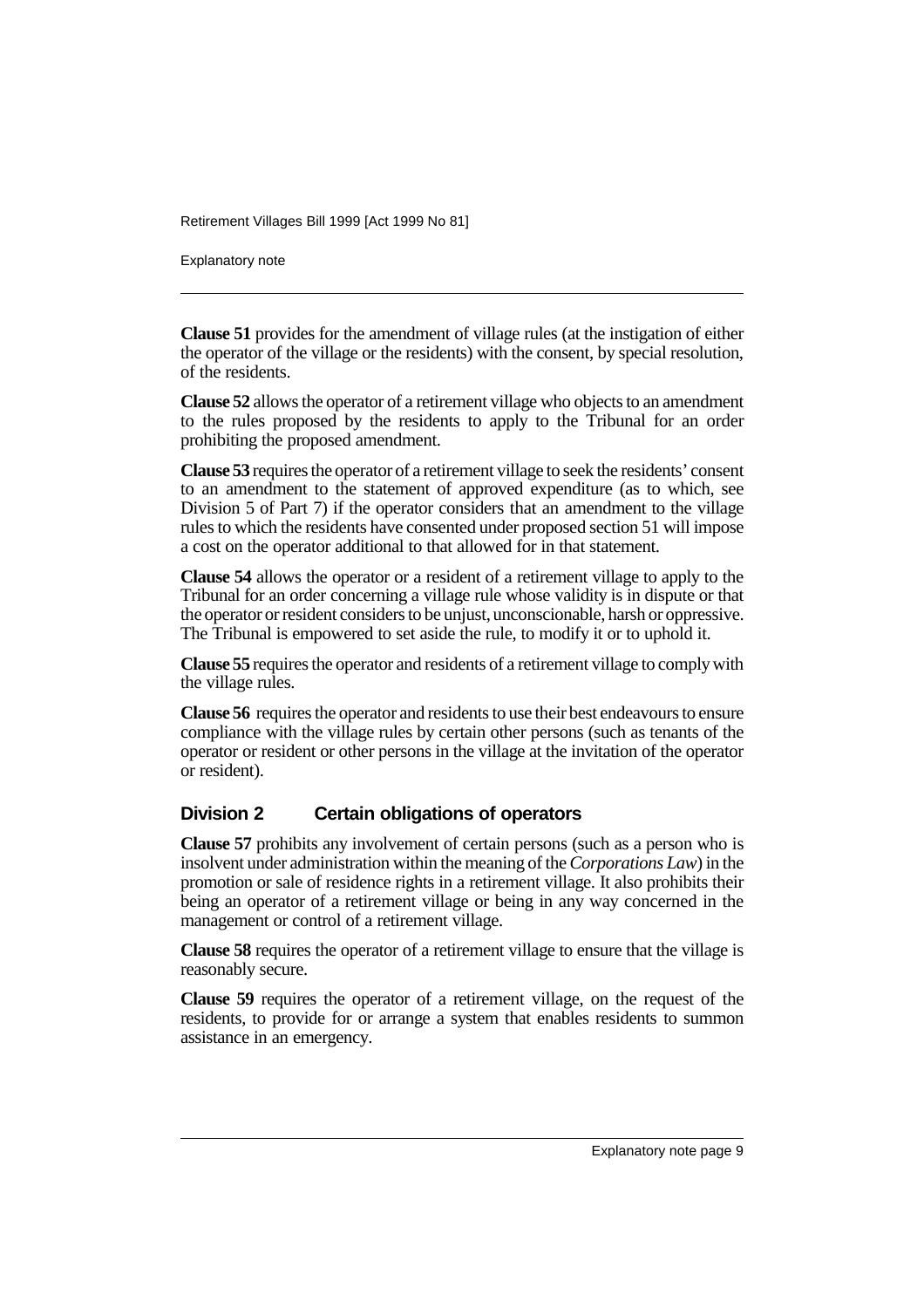Explanatory note

**Clause 60** provides for variations (at the instigation of either the operator of a retirement village or its residents) in the services or facilities provided in the village by or on behalf of the operator. The variation may not be made unless the residents of the village, by special resolution, consent to it.

**Clause 61** prohibits the operator of a retirement village from reducing or withdrawing a service or facility (despite the consent of the residents) if the development approval for the village requires that it be provided for the life of the village.

**Clause 62** allows a resident of a retirement village to apply to the Tribunal for various orders if the operator of the village reduces or withdraws a service or facility from the village otherwise than as permitted under proposed section 60. The order sought may be, for example, for the reinstatement of the service or facility or for the payment of compensation.

**Clause 63** prohibits the operator of a retirement village from restricting the rights of a resident of the village to purchase goods and services from a person of the resident's own choosing.

**Clause 64** prohibits the operator of a retirement village from requiring a resident or prospective resident of the village to give the operator, a close associate of the operator or a person nominated by the operator a power of attorney in favour of the operator, a close associate or nominated person.

The proposed section also terminates, on the commencement of the proposed section, any such power given before the commencement of the proposed section and voids any such power given after the commencement of the proposed section. However, the proposed section does not apply if the person who gave the power is a relative of the operator.

**Clause 65** is a similar provision in relation to the appointment of an operator of a retirement village, a close associate of the operator or a person nominated by the operator as a proxy of a resident or prospective resident of the village.

#### **Division 3 Certain rights of residents**

**Clause 66** requires the operator of a retirement village to respect the rights of residents of the village. In particular, the proposed section prohibits any interference by the operator with the residents' peace, comfort, autonomy and self-reliance. It also obliges the operator to take all reasonable steps to ensure that the residents meet their obligations under their village contracts, the village rules and the proposed Act so that they do not unreasonably interfere with the peace, comfort and privacy of the other residents.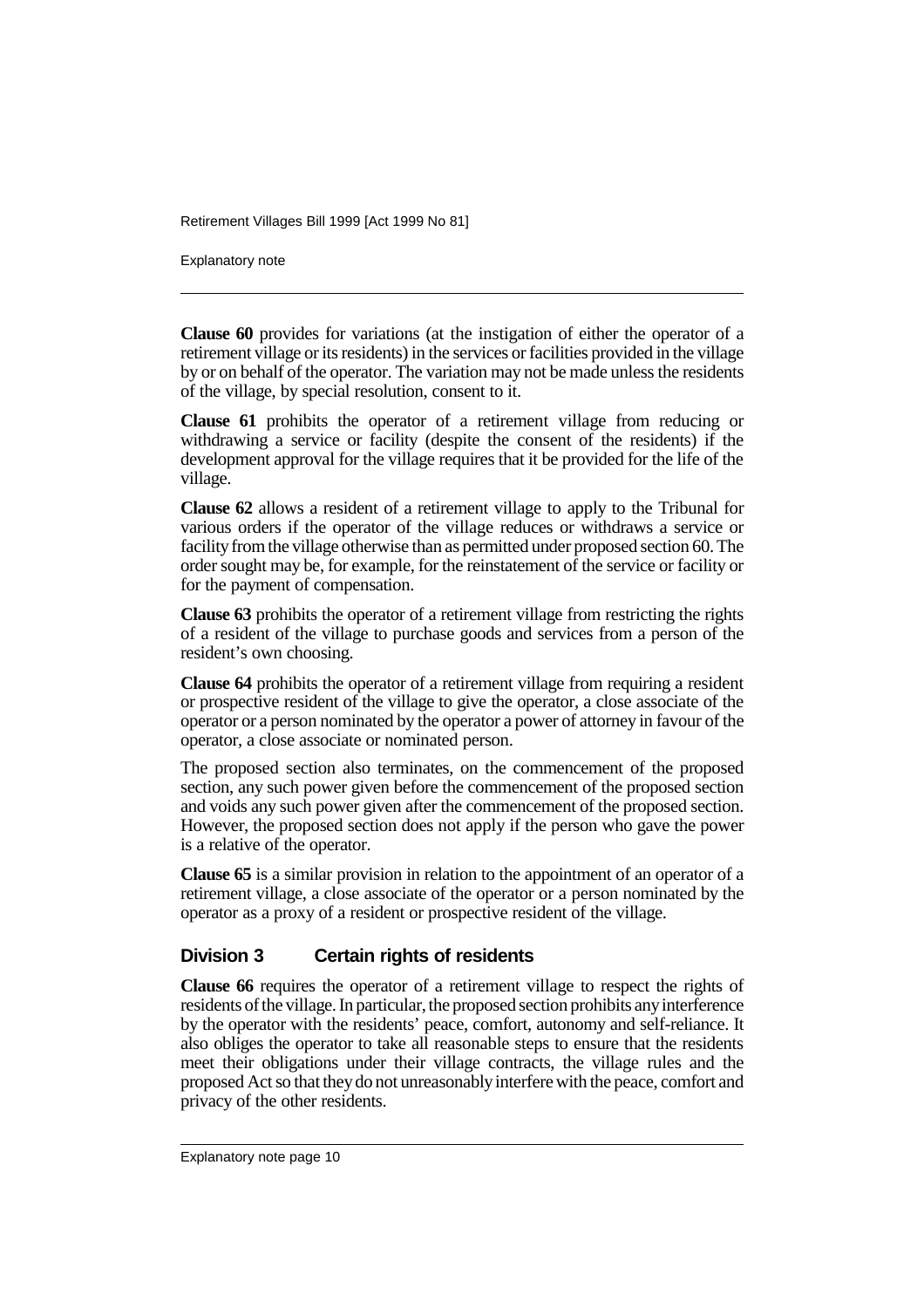Explanatory note

**Clause 67** limits the access that the operator of a retirement village (and any person authorised by the operator) has to residential premises in the village.

**Clause 68** provides for the appointment of a person as the agent of a resident of a retirement village for the purpose of receiving notices or other documents to be given to the resident under a village contract or the proposed Act.

**Clause 69** requires the operator of a retirement village to give a resident (on request) access to any information about the resident that the operator holds, and to give the resident a copy of the information if the resident requests it.

**Clause 70** provides for the establishment of a Residents Committee in a retirement village for the purposes of the proposed Act. Other committees of residents may be established for other purposes.

**Clause 71** allows the regulations to make provision for or with respect to the election, functions and procedure of Residents Committees and sub-committees. The regulations may also prescribe model rules that may be adopted by a Residents Committee.

**Clause 72** requires the operator of a retirement village to meet the Residents Committee (or a representative of the Committee) of the village on the reasonable request of the Committee, and vice versa.

**Clause 73** requires the operator of a retirement village that does not have a Residents Committee to call a meeting of the residents at least once in every 12 months for the purpose of considering and voting on various matters affecting the village. The operator must also call such a meeting if a specified proportion of the residents request it.

**Clause 74** makes it clear that the residents of a retirement village have the right to meet for the purpose of considering and voting on various matters affecting the village.

**Clause 75** limits the attendance of persons other than residents at meetings of residents of a retirement village. The proposed section also makes it clear that a resident is not obliged to attend, or to vote at, any such meeting.

**Clause 76** voids any term of a village contract that purports to bind a resident to a particular system for the conduct of meetings and voting. It also voids any covenant (or contract or arrangement) under which a particular vote of a resident (or the resident's failure to vote) on any matter relating to the village attracts a penalty.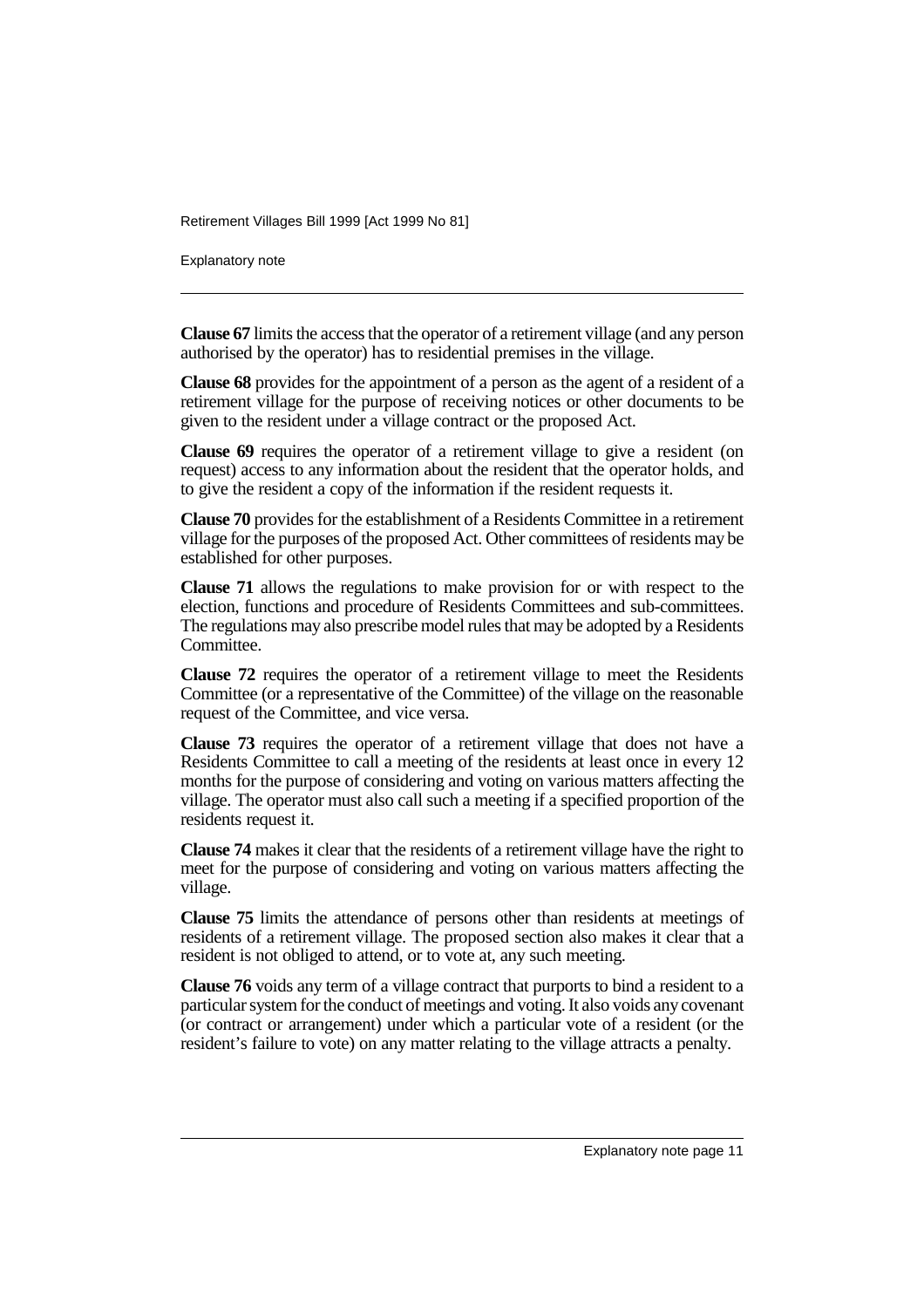Explanatory note

**Clause 77** enables a resident of a retirement village to appoint a person as the proxy of the resident for the purpose of voting on the resident's behalf at meetings of the residents.

**Clause 78** limits the number of proxies that a person may hold for the purposes of the proposed Act. It also specifies the way in which a person's appointment as another person's proxy may be revoked, and provides for its termination if it is not revoked.

**Clause 79** provides that any vote or resolution of the residents of a retirement village that purports to oblige the operator of the village to abandon or amend plans for further development of the village or to cease to act as the operator of the village is not binding on the operator.

**Clause 80** provides that a resident of a retirement village cannot be required to give more than one month's notice in writing of an intention to vacate his or her residential premises in the village.

#### **Division 4 Right of certain non-residents to become residents**

**Clause 81** provides that certain relatives of residents of residential premises in a retirement village who are living in the premises with the resident at the time that the resident vacates (but are not themselves *residents* of the village) have the right to enter into a residence contract with the operator of the retirement village in respect of the premises (unless the resident owns, or owned, the premises).

**Clause 82** provides for applications to the Tribunal in respect of the right of a relative referred to in proposed section 81 to become a resident of the retirement village if the operator of the village refuses to enter into a residence contract with the relative, if the relative refuses to enter such a contract and refuses to deliver vacant possession of the premises to the operator, or if the relative does not meet the necessary criteria (such as being a retired person).

#### **Division 5 Certain obligations of residents**

**Clause 83** provides that it is a term of every residence contract that the resident will respect the rights of other residents of, and other persons in, the village.

#### **Division 6 Administrators, receivers and managers**

**Clause 84** allows the Director-General of the Department of Fair Trading (the *Director-General*) to apply to the Supreme Court for an order appointing a specified person as an administrator of a retirement village. Such an application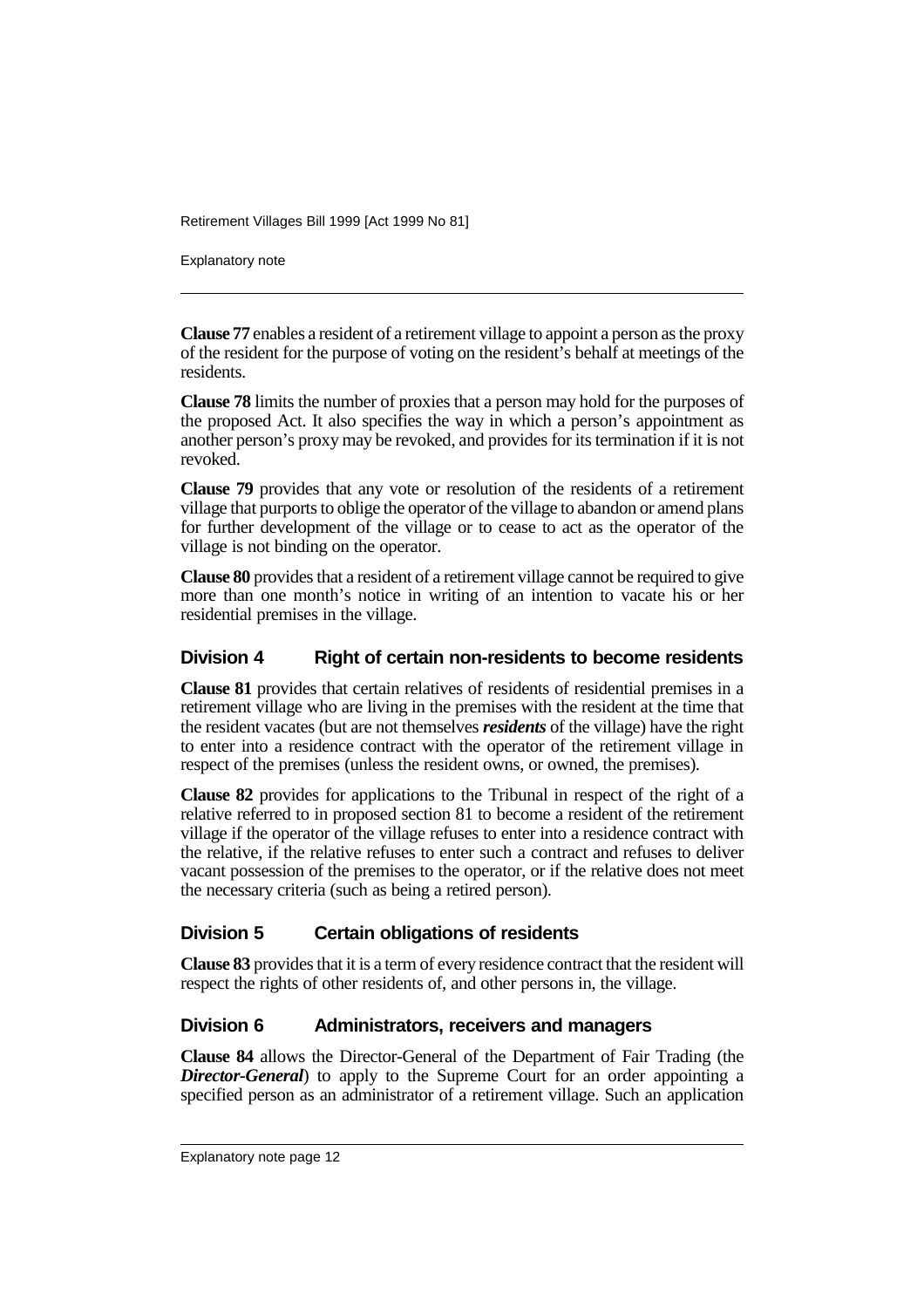Explanatory note

may be made only if the Director-General is of the opinion that the well-being or financial security of the residents of the village concerned is at risk.

**Clause 85** provides that an application is not to be made unless the person the subject of the application consents to the appointment.

**Clause 86** specifies that (without limiting the terms and conditions of the order of appointment of an administrator under the proposed Division) the terms and conditions may exempt the administrator from the requirement to comply with such obligations of the operator as are specified or described in the order of appointment.

**Clause 87** prohibits an operator of a retirement village from exercising any of the functions of the operator that the administrator is authorised to exercise while the order appointing the administrator is in force in respect of the village. The proposed section also requires a person appointed as the administrator to comply with all the obligations of an operator of the village in respect of the functions that the administrator is authorised to exercise (unless the terms of the administrator's appointment exempt the administrator from that requirement).

**Clause 88** allows for the revocation of the appointment of an administrator of a retirement village, and provides that the appointment terminates (if it is not sooner revoked) at the time (if any) specified in the order of appointment.

**Clause 89** requires any person appointed as a receiver, or a receiver and manager, in respect of an operator of a retirement village to comply with the operator's obligations under the proposed Act as if the person were the operator (unless the terms of the appointment exempt the person from that requirement).

**Clause 90** exonerates an administrator, a receiver and a receiver and manager (and any person acting under the direction of any of those persons) from personal liability in respect of any act done or omitted to be done in good faith for the purpose of the proposed Act or any other Act.

## **Part 7 Financial management of retirement villages**

#### **Division 1 Preliminary**

**Clause 91** requires the operator of a retirement village to determine a financial year for the village.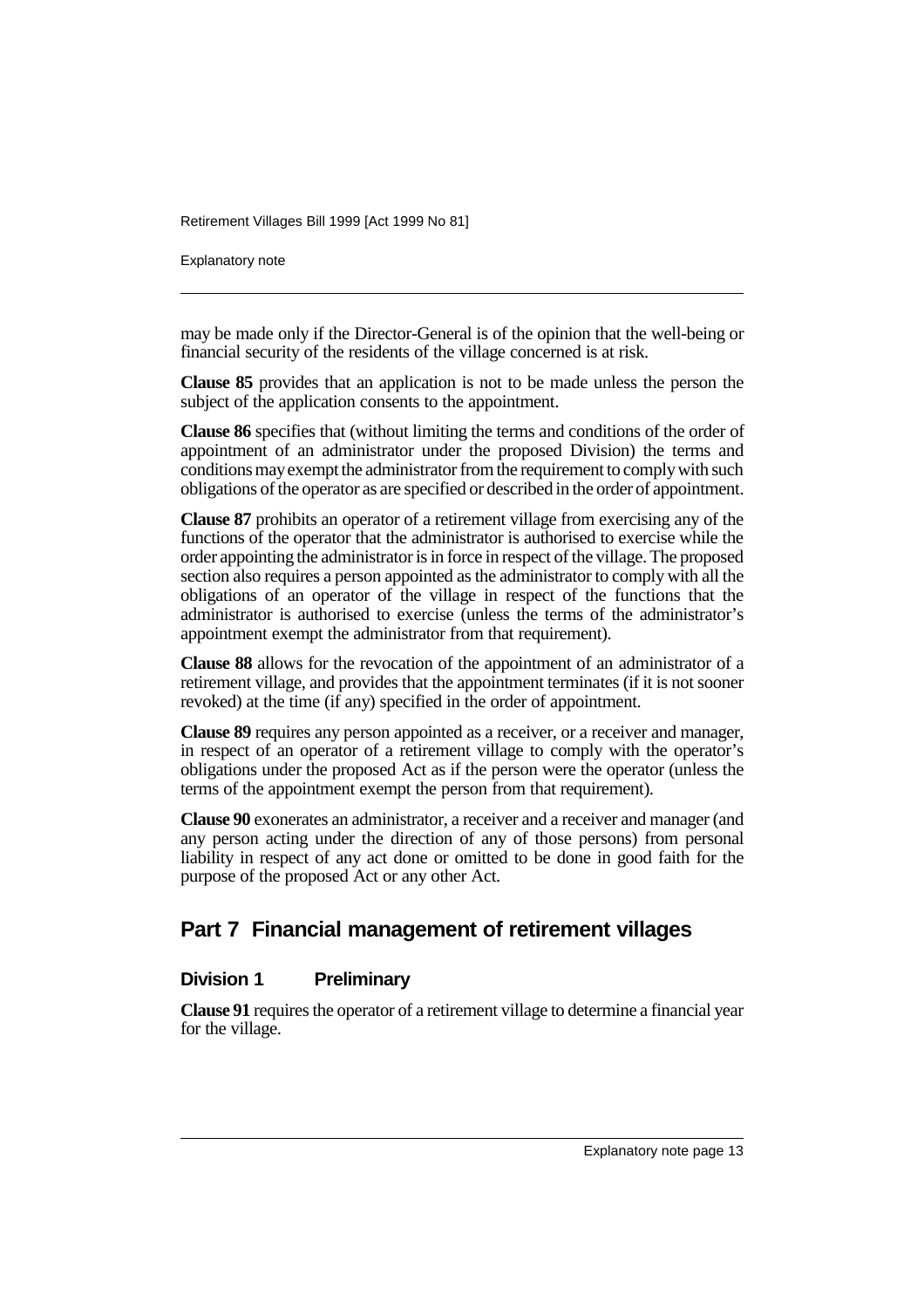Explanatory note

#### **Division 2 Capital replacement**

**Clause 92** provides that the operator of a retirement village is liable for depreciation and capital replacement in the village, except as the proposed Division otherwise provides.

**Clause 93** provides that the operator of a retirement village is not liable for depreciation or capital replacement in respect of certain items of capital (such as those owned by a resident of the village).

**Clause 94** provides that the operator of a retirement village may fund capital replacement in the village from the recurrent charges paid by residents of the village in certain circumstances. Any amount that the operator proposes to expend (or set aside for the purposes of expending) under the proposed section must be specified in the statement of proposed expenditure.

**Clause 95** requires the operator of a retirement village to establish and maintain a *capital replacement fund* to finance capital replacement and depreciation in the village if the operator represents in any promotional material for the village that he or she allocates a specified proportion of ingoing contributions or departure fees (or both) for that purpose. Money in the fund must be held in an account with an authorised deposit-taking institution or invested in any manner permitted by law for the investment of trust funds.

**Clause 96** prohibits the use of money in the capital replacement fund for any purpose other than the purpose of capital replacement.

**Clause 97** requires the operator of a retirement village to insure the village (except for any part of the village that is subject to a community land scheme, company title scheme or strata scheme).

**Clause 98** permits the operator of a retirement village to discharge his or her liability for capital replacement by leasing the item of capital concerned or obtaining it under a hire-purchase arrangement.

#### **Division 3 Capital maintenance**

**Clause 99** requires the operator of a retirement village to maintain items of capital in the village in a reasonable state of repair, having regard to matters such as the age of the village and the amount of ingoing contributions, recurrent charges and departure fees payable by the residents.

**Clause 100** requires the operator of a retirement village to establish and maintain a *maintenance fund* if a statement of approved expenditure provides for the setting aside of a proportion of recurrent charges for the purpose of financing repairs and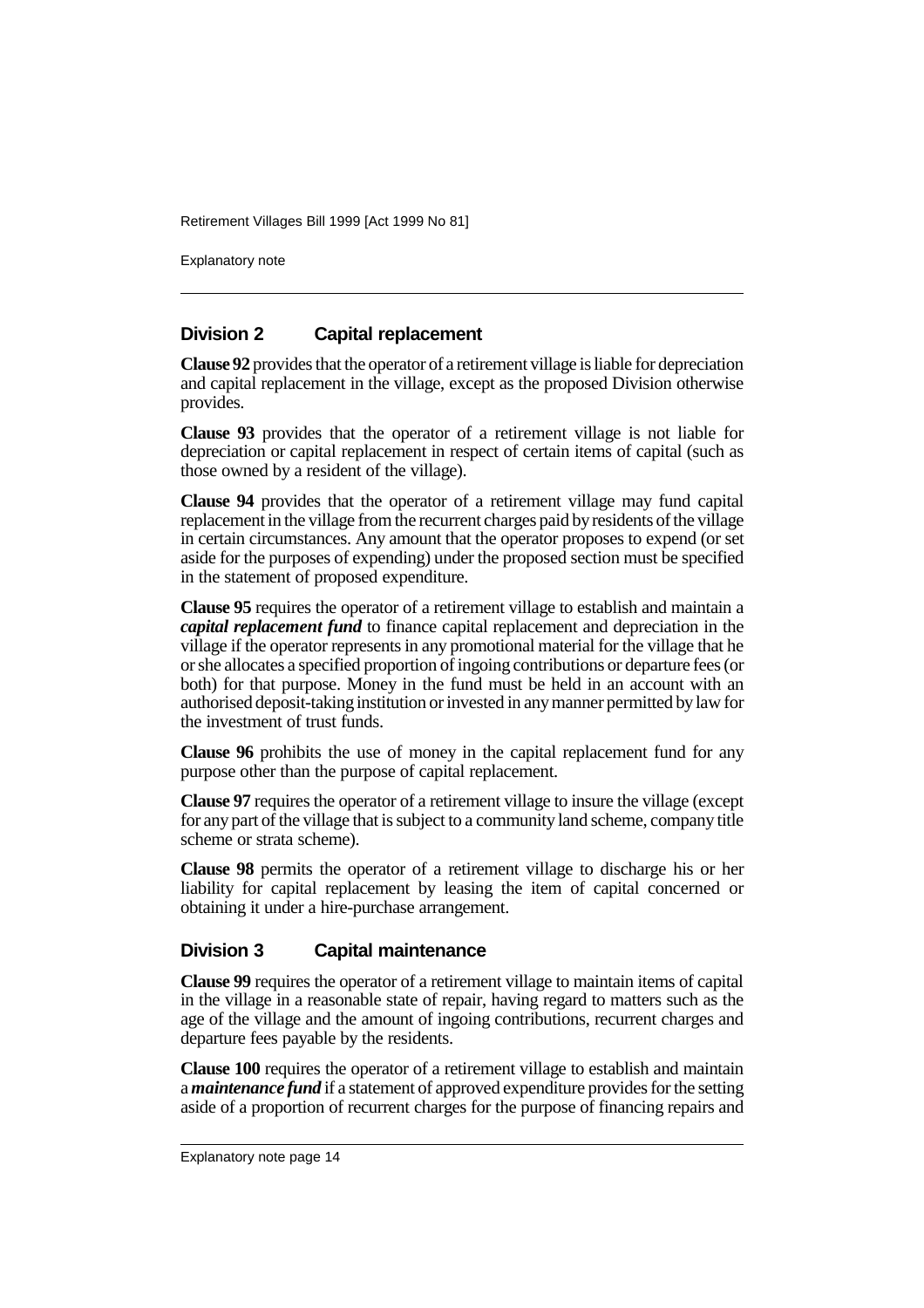Explanatory note

maintenance of items of capital in a period that extends beyond the financial year to which the statement of approved expenditure relates. Money in the fund must be held in an account with an authorised deposit-taking institution or invested in any manner permitted by law for the investment of trust funds.

**Clause 101** specifies the money that is to be paid into the maintenance fund (which includes such proportion of recurrent charges as may be required by the statement of approved expenditure).

**Clause 102** prohibits the use of money in the maintenance fund for any purpose other than the purpose of repairs and maintenance or a purpose prescribed by the regulations.

#### **Division 4 Recurrent charges**

**Clause 103** requires the operator of a retirement village to pay the recurrent charges for general services (that is, services provided to the village as a whole, such as gardening) in respect of any residential premises in the village that are not the subject of a village contract (unless a former occupant of the premises has a continuing liability under proposed Part 10 to pay those charges).

**Clause 104** allows a service contract to provide for the variation of recurrent charges payable under it. The variation may be according to a fixed formula (such as in proportion to variations in the Consumer Price Index) or otherwise. If the contract does not specify the intervals at which the charges are to be varied, they must not be varied more frequently than once a year.

**Clause 105** requires the operator of a retirement village to give at least 14 days' written notice of a variation in recurrent charges when the variation is made according to a fixed formula.

**Clause 106** requires the operator of a retirement village to give at least 60 days' written notice of a variation in recurrent charges when the variation is made otherwise than according to a fixed formula. It also allows the operator to give a subsequent notice providing for a lesser increase (if any) in the recurrent charges.

**Clause 107** makes it clear that a variation notified under proposed section 106 does not take effect unless the residents consent to it or the Tribunal so orders.

**Clause 108** allows the operator of a retirement village to apply to the Tribunal for an order in respect of a proposed variation in recurrent charges if the variation is made otherwise than according to a fixed formula and the residents do not consent to the variation.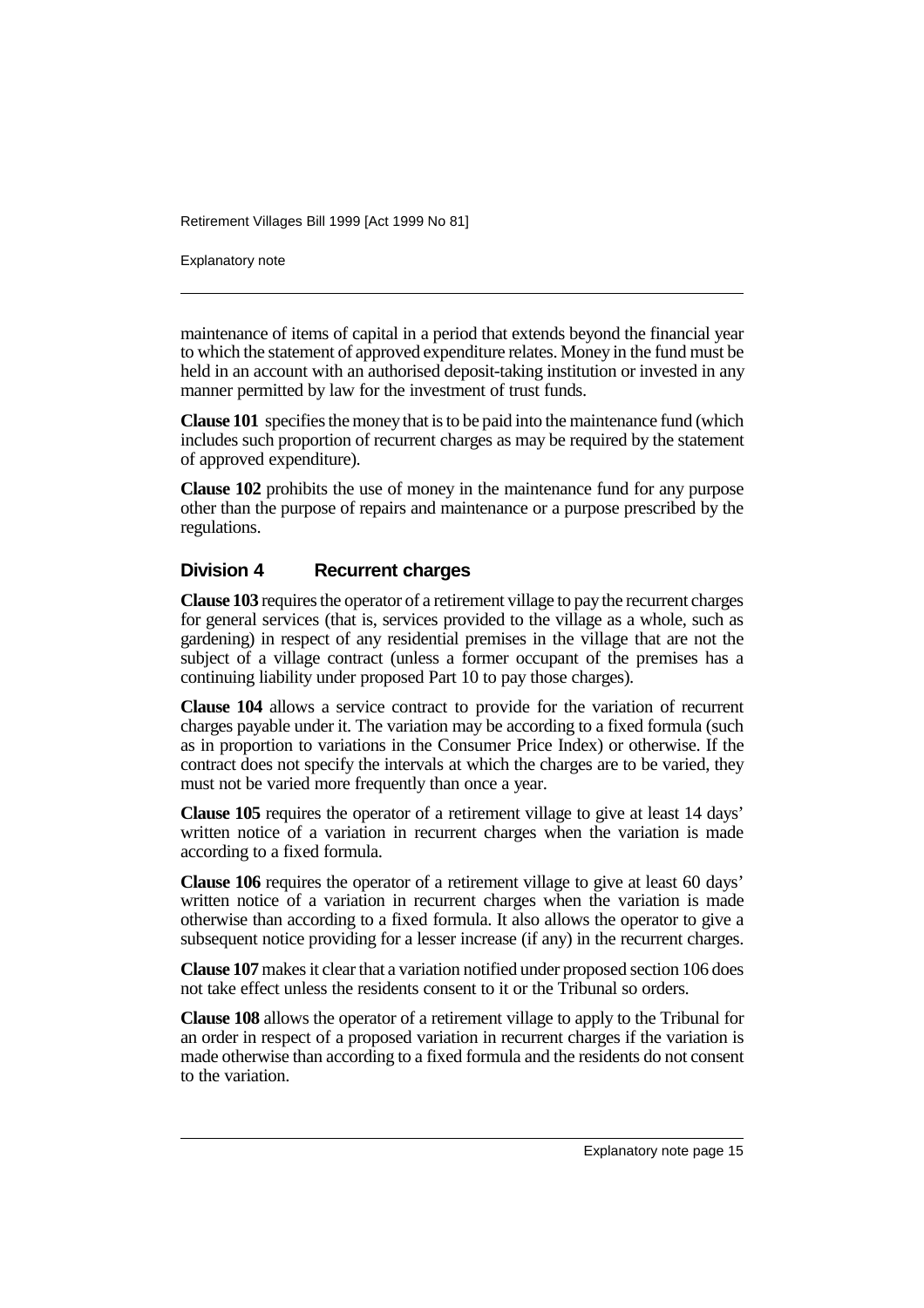Explanatory note

The proposed section specifies the matters to which the Tribunal may have regard when determining such an application (for example, the general market level of recurrent charges paid at similar retirement villages in the locality of the retirement village concerned or a similar locality). The Tribunal may order that the variation is to take effect, with or without modification, or that it is not to take effect.

**Clause 109** allows the Tribunal, on the application of a resident of a retirement village, to order the refund of overpaid recurrent charges if increases in those charges came into effect otherwise than in accordance with the proposed Division.

**Clause 110** requires receipts to be given for payment of recurrent charges.

**Clause 111** provides for the abatement of recurrent charges in certain circumstances (for example, if the residential premises to which they relate become wholly or partly uninhabitable).

#### **Division 5 Annual statements of proposed and approved expenditure**

**Clause 112** requires the operator of a retirement village to supply the residents of the village with a statement itemising the way in which the operator proposes to expend the money to be received by way of recurrent charges during a particular financial year (a *statement of proposed expenditure*). The statement is to be supplied at least 60 days before the commencement of the financial year concerned.

**Clause 113** allows a resident of a retirement village to apply to the Tribunal for an order directing the operator of the village to supply the residents with a statement of proposed expenditure if the operator fails to do so in accordance with proposed section 112.

**Clause 114** requires the operator of a retirement village to seek the consent of the residents of the village to the statement of proposed expenditure. The operator must provide such information as the residents may reasonably require for the purpose of deciding whether consent should be given. If the operator fails to seek the residents' consent, the residents are taken to have refused consent.

**Clause 115** allows the operator or a resident of a retirement village to apply to the Tribunal for an order in respect of the statement of proposed expenditure if the residents of the village do not consent to it. On receiving such an application, the Tribunal may make recommendations about the proposed expenditure, may direct the preparation of new costings for services, and may make various orders concerning the proposed expenditure (for example, that there is to be no expenditure, or there is to be reduced or increased expenditure, in relation to a particular item in the statement).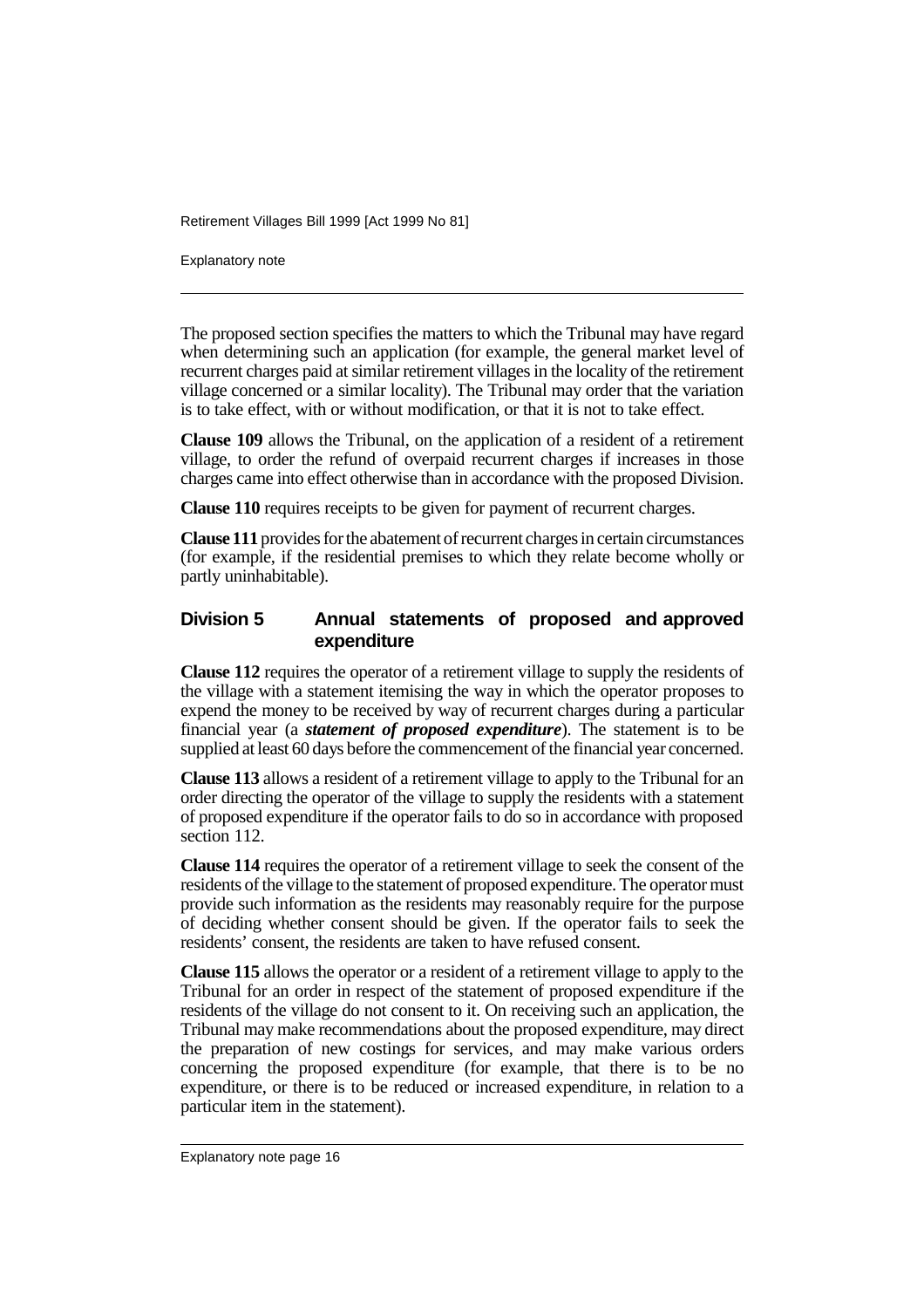Explanatory note

**Clause 116** provides that, if the residents of the village consent to the expenditure itemised in the statement of proposed expenditure, or the Tribunal orders that the expenditure is to be as itemised in that statement, the statement of proposed expenditure is taken to be a *statement of approved expenditure*. However, if the Tribunal makes any other order in relation to the statement of proposed expenditure, the statement of approved expenditure is taken to be that statement, modified to accord with the order.

The operator of the village must not expend money received by way of recurrent charges otherwise than in accordance (apart from minor variations) with the statement of approved expenditure.

**Clause 117** allows the operator or a resident of a retirement village to seek the consent of the residents to an amendment to the statement of approved expenditure if unforeseen requirements for expenditure arise. The provisions that apply to the obtaining of the residents' consent to the statement of proposed expenditure also apply (with any necessary modifications) to the obtaining of their consent to an amendment to the statement of approved expenditure.

#### **Division 6 Annual accounts**

**Clause 118** requires the operator of a retirement village to ensure that the accounts for the village are audited annually by a person qualified to audit accounts for the purposes of the *Corporations Law*. If the audit fees are to be paid by the residents of the village, the fees must be itemised in the statement of proposed expenditure, the name of the auditor to be appointed must also be itemised, and the residents' consent to that appointment must be obtained.

**Clause 119** requires the operator of a retirement village to provide residents of the village with copies of the audited accounts for the village within 3 months after the end of the village's financial year.

**Clause 120** requires any surplus or deficit in the annual accounts to be carried forward to the next financial year unless the residents of the village consent (by special resolution) to the expenditure of the surplus or the making good of the deficit.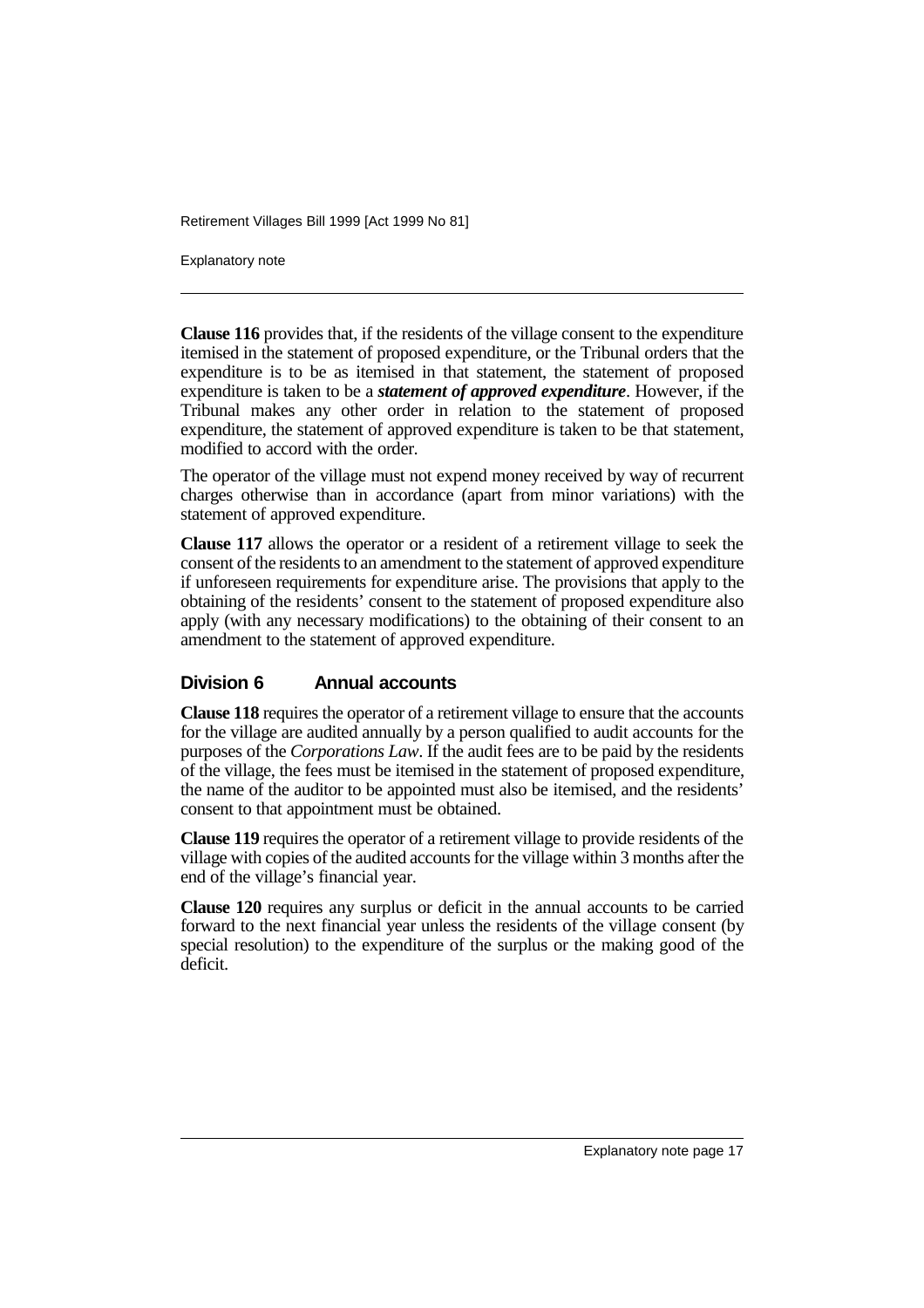Explanatory note

## **Part 8 Disputes**

#### **Division 1 Preliminary**

**Clause 121** provides that the proposed Part has effect despite anything in the proposed Act or in any other law.

#### **Division 2 Dispute resolution**

**Clause 122** allows the operator of a retirement village or a resident of the village to apply to the Tribunal for an order in respect of any dispute between the operator and the resident.

**Clause 123** allows a resident of a retirement village to apply to the Fair Trading Tribunal for an order in relation to any village contract to which the resident is a party if the resident considers the contract to be harsh, oppressive, unconscionable or unjust. The proposed section confers jurisdiction on the Fair Trading Tribunal to determine any such application and any dispute referred to it under proposed section  $128(1)$  (i) or (i).

The proposed section also confers on that Tribunal the same jurisdiction as the Supreme Court has (together with all the powers and authority of the Supreme Court, other than the power conferred by section 10 of the *Contracts Review Act 1980*) in proceedings in which relief under the *Contracts Review Act 1980* is sought in relation to a contract between an operator of a retirement village and a resident of the village.

**Clause 124** provides a maximum penalty of 50 penalty units for failure to comply with an order of the Fair Trading Tribunal made on application or referral to that Tribunal under the proposed Act.

**Clause 125** makes it clear that the operator and residents of a retirement village may establish other mechanisms for the purpose of attempting, informally, to resolve disputes in the village. However, the proposed section voids any term of a village contract that provides that the parties to the contract must attempt to resolve disputes between them by any process other than the process provided for under the proposed Act.

#### **Division 3 Residential Tribunal**

**Clause 126** empowers the Tribunal to exercise the jurisdiction conferred on it by the proposed Act.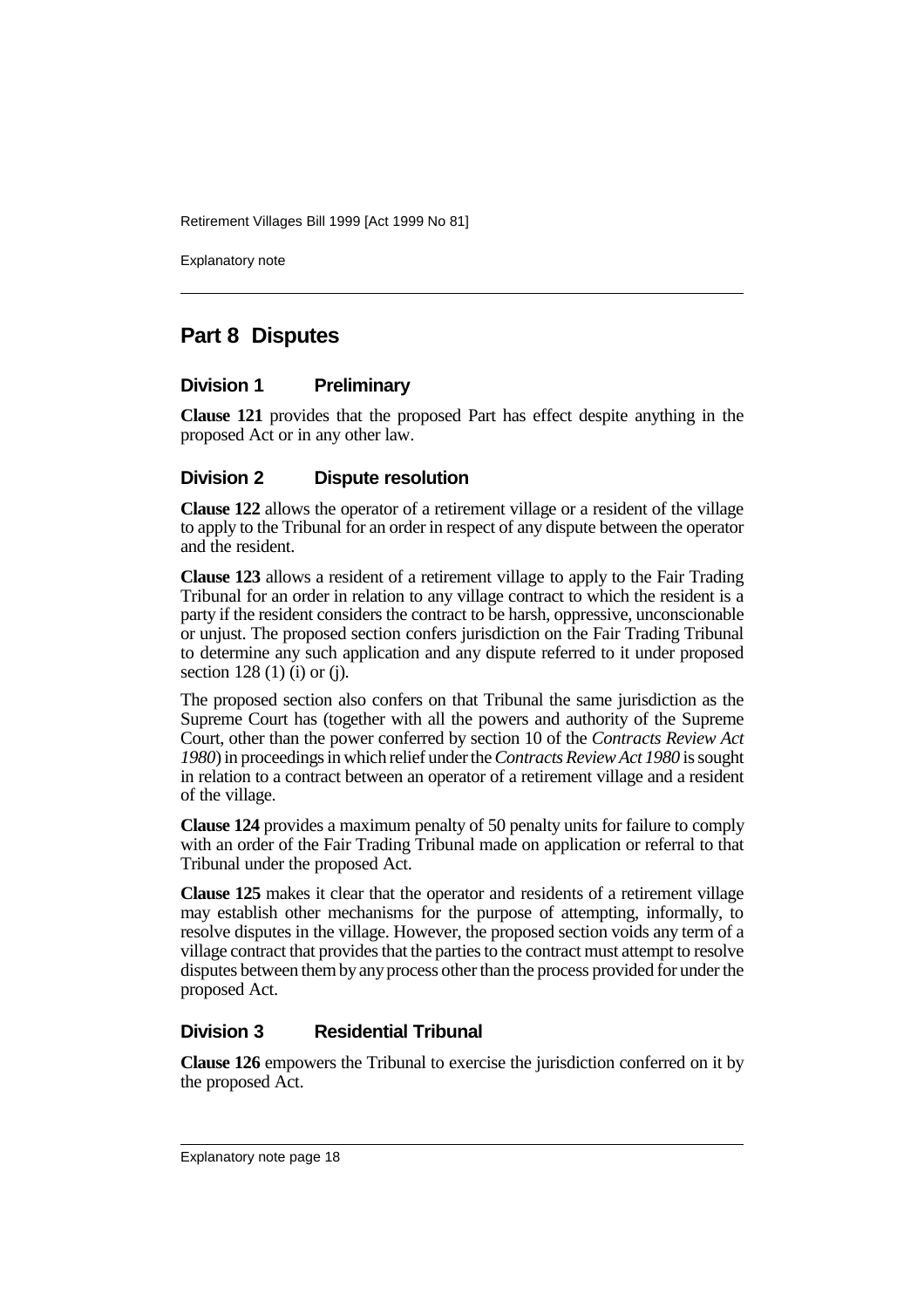Explanatory note

**Clause 127** makes it clear that the Tribunal is not limited in the amount of money it may order to be paid under the proposed Act.

**Clause 128** empowers the Tribunal to make various orders on application by the operator of a retirement village or a resident of the village (for example, an order that requires the operator or resident to comply with a requirement of the proposed Act or the regulations, an order for compensation, an order that restrains any action in breach of a contract or the village rules or an order referring the dispute to the Fair Trading Tribunal for determination).

## **Part 9 Termination of residence contract**

#### **Division 1 General principles as to termination of residence contract**

**Clause 129** sets out the circumstances in which, and the time at which, a residence right or a residence contract in a retirement village terminates.

The residence right of a resident who owns his or her residential premises terminates only on the completion of the sale of the premises.

A residence contract relating to any other residential premises in the village (and the residence right under that contract) is terminated on disclaimer, on the death of the resident, on frustration of the contract, if the resident abandons the premises or delivers up vacant possession to the operator in various circumstances or if the Tribunal terminates the contract.

**Clause 130** makes it clear that the Tribunal does not have jurisdiction under the proposed Act to terminate a residence contract relating to residential premises that are owned by the resident or to determine any question as to the title to land.

**Clause 131** requires an operator or a resident of a retirement village who intends to apply to the Tribunal for an order terminating a residence contract to give the other party to the contract written notice of that intention.

**Clause 132** provides for the termination of a residence contract on frustration of the contract (for example, if the residential premises the subject of the contract are rendered wholly or partly uninhabitable otherwise than as a result of a breach of a village contract).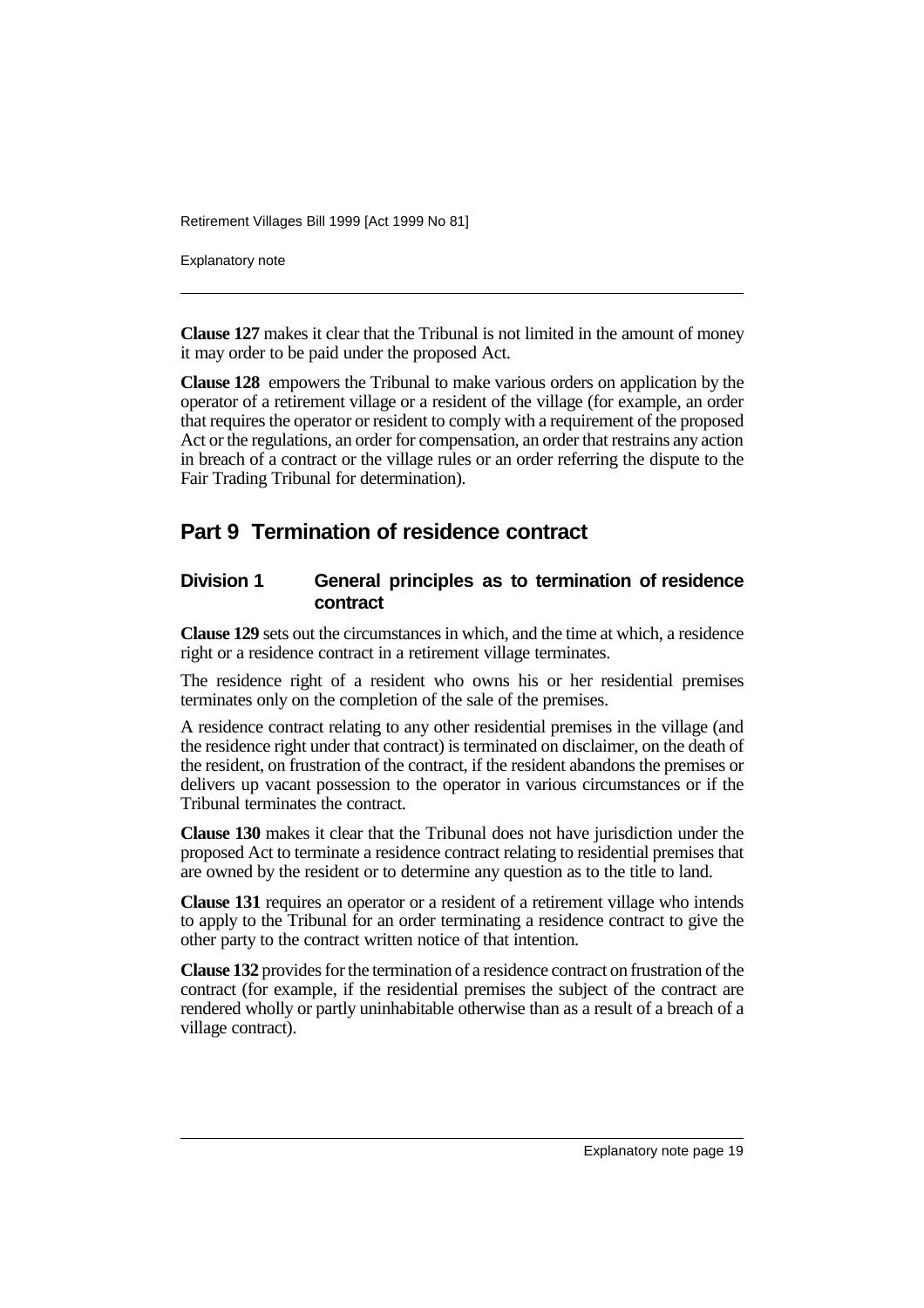Explanatory note

#### **Division 2 Termination by Tribunal on application of either operator or resident**

The proposed Division empowers the Tribunal to make orders, on the application of either the operator or a resident of a retirement village, and on various grounds, terminating residence contracts relating to the village. In making such an order, the Tribunal must fix a date by which the resident concerned must vacate the residential premises.

**Clause 133** provides for termination of a residence contract on the grounds that the residential premises occupied by the resident are unsuitable for occupation by the resident because of the resident's physical or mental incapacity.

**Clause 134** provides for termination of a residence contract on the grounds that the operator or the resident breached his or her village contract or a village rule in such a way (for example, so seriously or so persistently) as to justify the termination.

#### **Division 3 Termination by Tribunal on application of operator**

The proposed Division deals with termination of residence contracts by the Tribunal on the application of the operator of a retirement village. In making such an order, the Tribunal must fix a date by which the resident concerned must vacate the residential premises.

**Clause 135** provides for termination of a residence contract on the grounds that the resident intentionally or recklessly caused or permitted (or is likely intentionally or recklessly to cause or permit) serious damage to any part of the village or injury to the operator or an employee of the operator or any other resident.

**Clause 136** provides for termination of a residence contract on the grounds that the operator requires vacant possession of the residential premises concerned for the purpose of carrying out substantial works to improve the village, or because the land on which the village is situated is to be used for another purpose.

#### **Division 4 Suspension or refusal of orders for termination**

**Clause 137** enables the Tribunal to suspend the operation of an order fixing a date by which a resident whose residence contract is terminated must vacate the residential premises if it is satisfied that it is desirable to do so, after considering the relative hardship likely to be caused to the resident and other residents of the village. The proposed section also sets out the circumstances in which the Tribunal may refuse to make an order terminating a residence contract.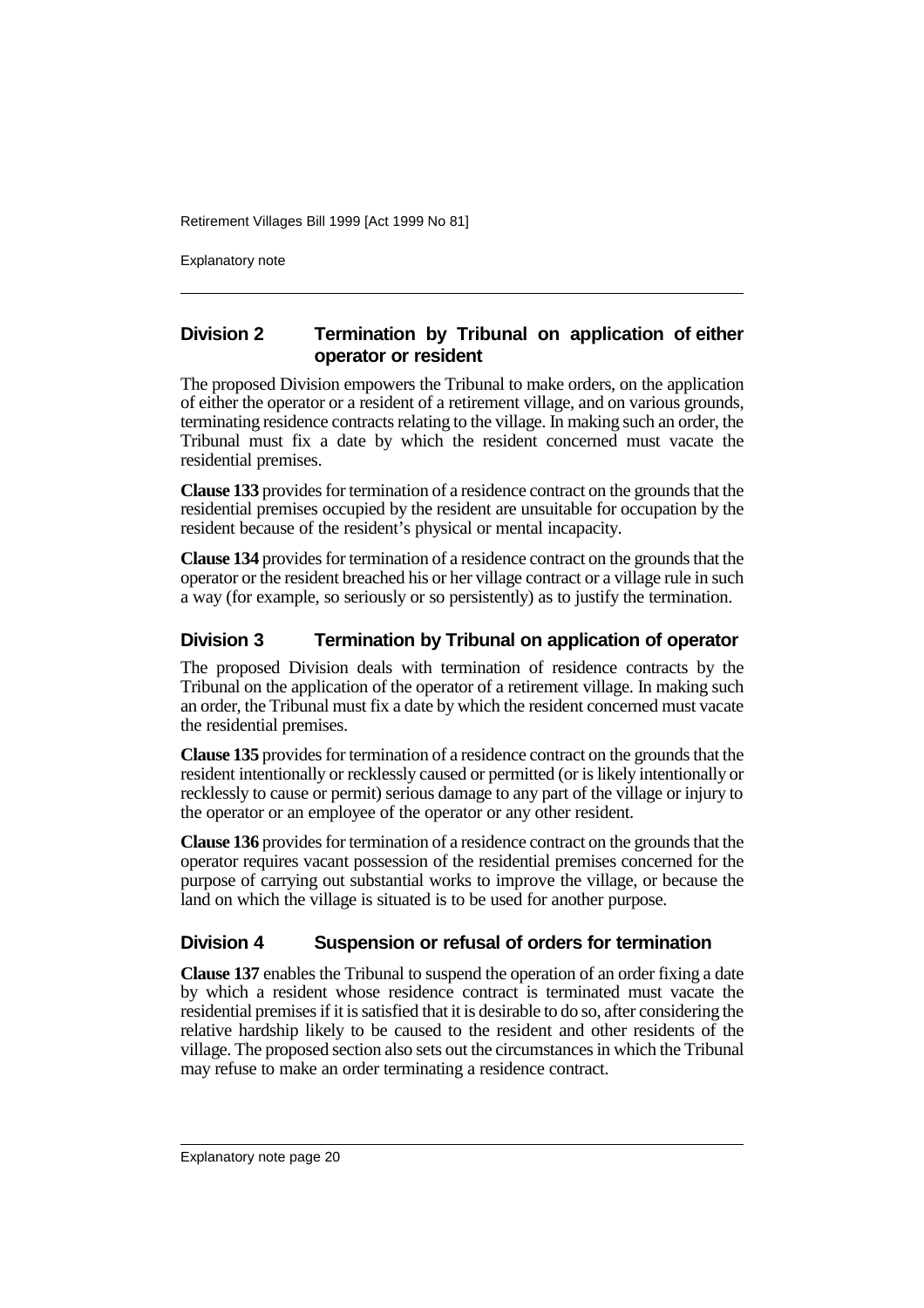Explanatory note

#### **Division 5 Recovery of possession of premises**

**Clause 138** provides that the operator of a retirement village does not have standing to commence proceedings in the Supreme Court, the District Court or a Local Court to obtain recovery of possession of residential premises in the village (except as mortgagee of the premises).

**Clause 139** prohibits entry to residential premises in a retirement village for the purpose of recovery of possession of the premises by a person other than a mortgagee under a power to enter into possession or a power of sale or a person acting in accordance with a warrant of the Tribunal. In proceedings for an offence against the proposed section, a court may order compensation to be paid to the person against whom the offence was committed.

**Clause 140** provides for a sheriff's officer to enforce an order for possession of residential premises in a retirement village after the Tribunal has issued a warrant authorising the sheriff's officer to do so.

A sheriff's officer enforcing an order for possession is empowered to seek the assistance of a police officer and to take all reasonably necessary steps to enforce the order. The proposed section makes it an offence to hinder or obstruct a sheriff's officer in the exercise of functions conferred by the proposed section.

**Clause 141** makes a resident who fails to comply with an order of the Tribunal fixing a date by which the resident must vacate residential premises in a retirement village after termination of his or her residence contract liable to pay compensation to the operator for loss caused by failure to comply with the order. However, the operator must take all reasonable steps to mitigate the loss and is not entitled to compensation for any loss that could have been avoided by the taking of those steps.

#### **Division 6 Abandonment of premises**

**Clause 142** provides that the proposed Division applies only in respect of residential premises the subject of a residence contract under which the resident is not entitled to any repayment of ingoing contribution, or any other payment, on termination of the contract.

**Clause 143** enables the Tribunal to make an order, on application by the operator of a retirement village, declaring that residential premises occupied by a resident of the village were abandoned by the resident on a specified day.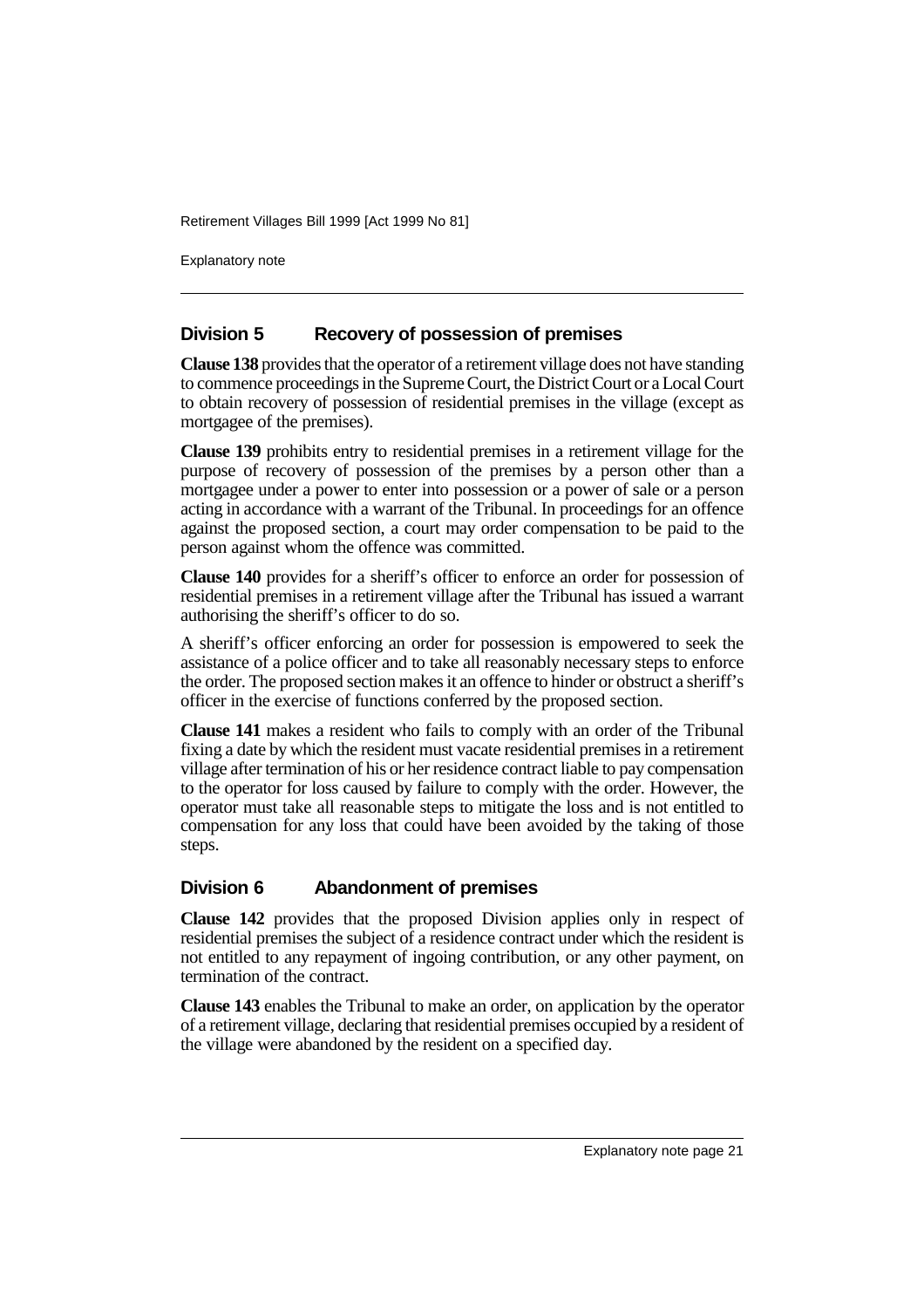Explanatory note

**Clause 144** entitles the operator of a retirement village to apply to the Tribunal for compensation from the resident concerned for any loss caused to the operator by the resident's abandonment of the residential premises. However, the operator must take all reasonable steps to mitigate the loss and is not entitled to compensation for any loss that could have been avoided by the taking of those steps.

#### **Division 7 Uncollected goods**

**Clause 145** provides that the proposed Division does not apply to or in respect of residential premises that are owned by the resident.

**Clause 146** enables a former resident of a retirement village (or any other person having an interest in the goods concerned) to apply to the Tribunal for orders for the delivery of goods left behind by the resident after the termination of his or her residence contract.

**Clause 147** enables the operator of a retirement village to apply to the Tribunal for orders relating to goods left behind by a former resident of the village whose residence contract has been terminated. Before doing so, however, the operator must send notice of his or her intention to the former resident if the operator has a forwarding address for the former resident.

A purchaser of the goods acquires a good title to the goods.

**Clause 148** provides that the operator of a retirement village does not incur any liability in respect of the operator's dealing with the goods in accordance with an order of the Tribunal or in accordance with the regulations.

## **Part 10 Matters relating to vacation of premises**

#### **Division 1 Preliminary**

**Clause 149** provides that the proposed Part extends to apply in respect of a former occupant of a retirement village whose residence contract was in force immediately before the commencement of the proposed Part (except as otherwise provided by the proposed Part).

It also provides that a former occupant whose relative is occupying the former occupant's premises (as referred to in Division 4 of Part 6) is taken to have permanently vacated the premises on the date on which the former resident moved out of the village. (This is in spite of the fact that the former occupant has not delivered vacant possession of the premises to the operator of the village.)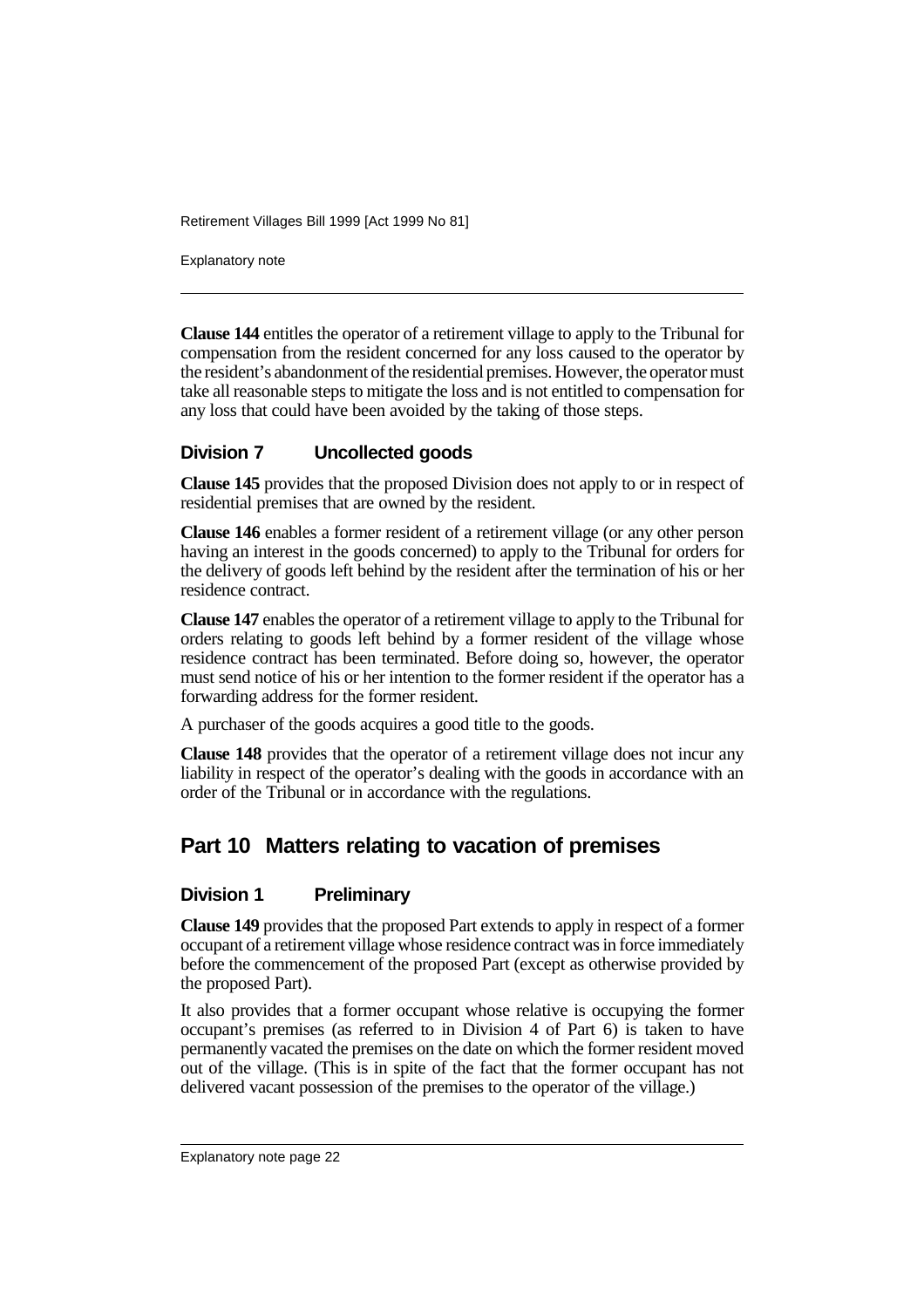Explanatory note

**Clause 150** provides that a reference in the Part to an *owner* of residential premises in a retirement village is taken to include certain other persons, notably a person whose residence contract includes a provision to the effect that the amount of any payment required to be made by the operator to the resident after the resident permanently vacates the premises is wholly dependent on the amount paid by the next incoming resident for the residence right in respect of the premises.

The proposed section also provides that a reference to the sale of the *residential premises* of such an owner is taken to be a reference to the sale of the residence right in respect of the premises.

#### **Division 2 Recurrent charges**

**Clause 151** provides that a resident or former occupant of a retirement village who is absent from the village for a period of 28 consecutive days is not liable to pay recurrent charges in respect of personal services in respect of the remainder of that period of absence. If the operator of the village and the resident or former occupant cannot agree on the apportionment of recurrent charges between personal services and general services, either of them may apply to the Tribunal for an order making that apportionment.

**Clause 152** provides that an owner's liability to pay recurrent charges in respect of general services arising after the owner permanently vacates the premises ceases on the earliest of the following dates (unless the contract between the operator and the resident or former occupant provides for an earlier cessation of the liability):

- (a) the date on which the operator of the retirement village enters into:
	- (i) a village contract with an incoming resident, or
	- (ii) a residential tenancy agreement with an incoming tenant,
	- in relation to the premises, or
- (b) the date on which a person takes up residence in the premises with the consent of the operator, or
- (c) if the operator buys the premises from the former occupant—the date on which contracts for the purchase are exchanged, or
- (d) if the former occupant is taken to be an "owner" by virtue of proposed section 150 (1) (b):
	- (i) if the Tribunal terminated the residence contract—the date on which the former occupant delivered up vacant possession of the premises to the operator, or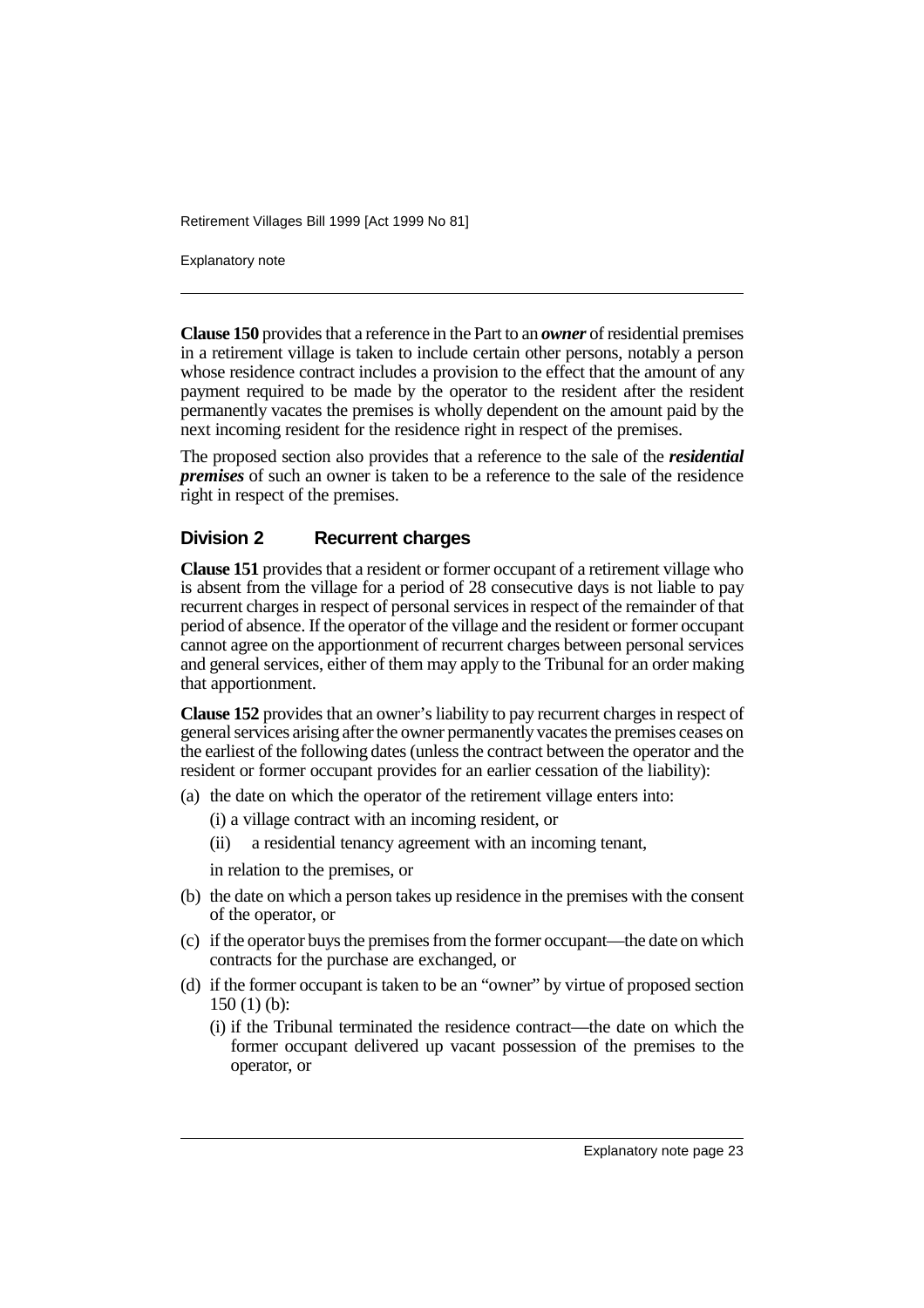Explanatory note

(ii) if the former occupant delivered up vacant possession of the premises to the operator after receiving notice of the operator's intention to apply to the Tribunal for an order terminating the residence contract—the date on which vacant possession was delivered.

**Clause 153** is a similar provision relating to non-owners. The dates for cessation of liability are the same as in proposed section 152, except that the paragraph referring to exchange of contracts for the sale of the premises is omitted and a paragraph referring to the delivery of vacant possession (otherwise than after termination of the residence contract by the Tribunal or after receiving notice of the operator's intention to apply to the Tribunal for an order terminating the contract) is added. The maximum period of time for which a non-owner can be liable for recurrent charges for general services is 6 months after delivering vacant possession to the operator.

**Clause 154** provides for the former occupant to elect to pay recurrent charges either when the liability for them arises or at a later date (or partly as the liability arises and partly at a later date).

**Clause 155** provides for interest on recurrent charges arising after the former occupant vacated the residential premises if payment is not made when the liability arises.

#### **Division 3 Departure fees**

**Clause 156** explains that a *departure fee* is any fee calculated in relation to the period (or part of a period) during which a person has or had a residence right in a retirement village (and, in certain limited cases, in respect of a period after the termination of the person's residence contract), or a fee declared by the regulations to be a departure fee.

**Clause 157** provides that any departure fee is payable to the operator of the retirement village. It is payable out of the former occupant's ingoing contribution unless the former occupant owns or owned his or her premises (in which case, it is payable out of the proceeds of the sale of the premises).

**Clause 158** provides that, in the case of a former occupant whose village contract was entered into on or after the commencement of the proposed section, any departure fee is not payable to the extent that it is calculated in respect of a period after the former occupant permanently vacated the residential premises concerned.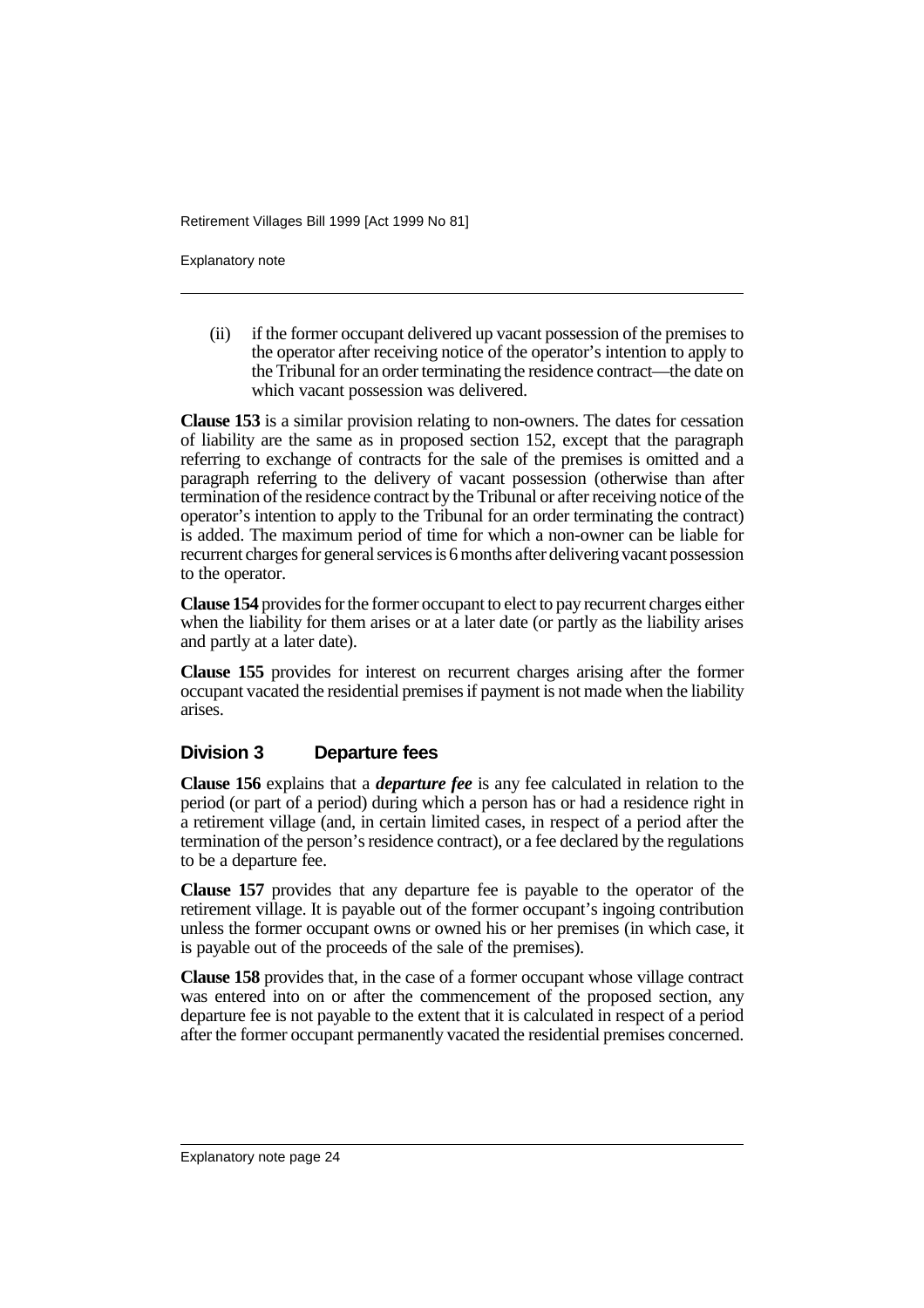Explanatory note

**Clause 159** deals with owners whose village contracts were in force on the commencement of the proposed section. Its effect is to provide that a departure fee is not payable to the extent that it is calculated in respect of a period for which the former occupant is not liable to pay recurrent fees for general services (although the provision sets out the alternative dates again).

**Clause 160** is a provision to the same effect in relation to non-owners.

**Clause 161** allows the Tribunal to make an order waiving or reducing the former occupant's liability for payment of so much of a departure fee as is calculated in respect of a period after the former occupant permanently vacated the residential premises concerned if it is of the opinion that any delay in the operator's entering into a village contract with another person in relation to the premises is attributable to the operator.

#### **Division 4 Repair and refurbishment of residential premises**

**Clause 162** defines *refurbishment* of residential premises the subject of a residence contract as meaning (for the purposes of the Division) any improvement of the premises in excess of that required to reinstate the premises to the condition they were in (fair wear and tear excepted) at the commencement of their occupation by the resident under the contract.

**Clause 163** requires a former occupant (other than an owner) to leave his or her residential premises as nearly as possible in the same condition (fair wear and tear excepted) as the premises were in at the beginning of the residence contract and, in particular, as nearly as possible in the same condition as set out in the condition report required by proposed section 38.

Provision is made for an application to the Tribunal for an order in relation to a dispute between the operator and the former occupant as to whether the premises have been left in such a condition as to require repairs, or a dispute about the cost of the repairs, or a dispute about both.

**Clause 164** makes it clear that a former occupant who entered into his or her residence contract on or after the commencement of the proposed section is not liable to refurbish (or pay for the cost of the refurbishment of) the premises.

**Clause 165** deals with contracts that were in force before the commencement of the proposed section and that contain a provision requiring the former occupant to refurbish. The proposed section makes provision for the obtaining of quotations for the carrying out of the work and for negotiations between the operator of the retirement village and the former occupant as to which quotation should be accepted (with the matter to be determined by the Tribunal, if necessary).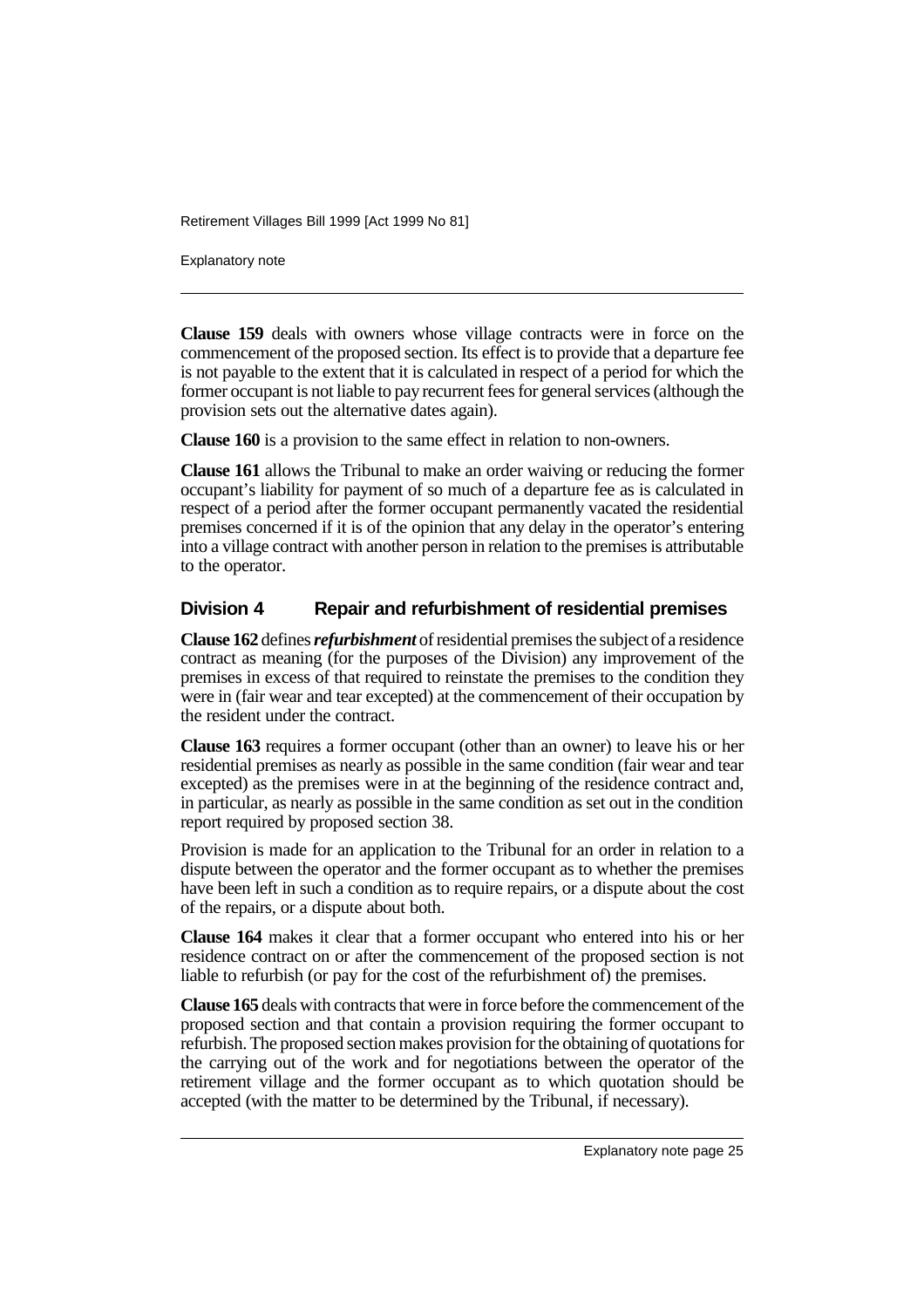Explanatory note

#### **Division 5 Sale or letting of premises by certain residents**

**Clause 166** makes it clear that the proposed Division applies only to residents of retirement villages who own their residential premises in the village.

**Clause 167** requires an operator of a retirement village who holds an option to purchase any residential premises in the village from a resident to decide whether or not to exercise the option (and to give the resident notice of that decision) no later than 28 days after the resident permanently vacates the premises concerned. If notice is not given, the option lapses. The provision overrides any term of the option.

**Clause 168** allows a resident of a retirement village to set the sale price for his or her residential premises, and to appoint a selling agent of the resident's choice (who may be the operator of the retirement village). Any appointment of the operator (or a person of the operator's choice) as the selling agent, if made as part of the consideration for entry into the village or otherwise at the operator's request, is voided.

The proposed section sets out certain obligations of the selling agent (if the agent is the operator or a person chosen by the operator), and requires the resident to give the operator details of the selling agent if the resident appoints a person other than the operator or a person chosen by the operator.

**Clause 169** prohibits the operator of the retirement village from interfering in the sale.

**Clause 170** provides that the operator and the resident are to share the costs of the sale in the same proportion (if any) as they are to share any capital gains on the sale. However, if the resident appointed a person other than the operator or a person of the operator's choice as the selling agent, the resident is liable to pay the selling agent's commission.

**Clause 171** requires a vendor of residential premises in a retirement village who is not the operator of the village to give the operator sufficient notice of the sale to enable the operator to provide the purchaser with the disclosure statement and other information that the operator is obliged to provide to a prospective resident.

The proposed section also makes a contract for the sale of residential premises in a retirement village conditional on the purchaser's entering into a service contract with the operator of the village. If the operator decides not to enter such a contract, the operator must advise the vendor of that decision and of the reasons for it, and must apply to the Tribunal for an order declaring that the operator is not obliged to enter into the service contract.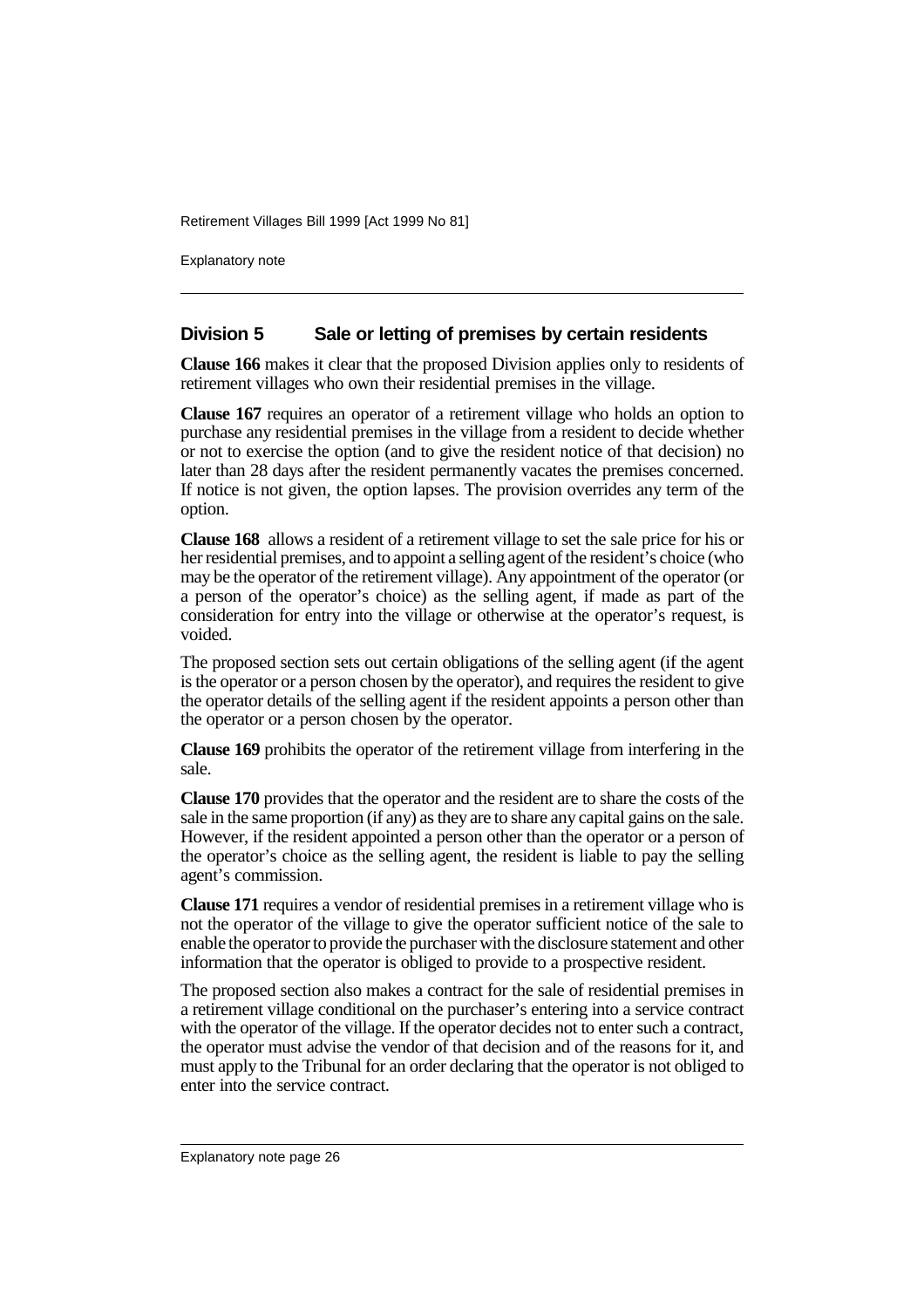Explanatory note

**Clause 172** provides that, if the operator does not either enter into the service contract or apply to the Tribunal within 14 days after being notified of exchange of contracts for the sale, the vendor may apply to the Tribunal for an order directing the operator to enter the contract concerned.

**Clause 173** provides that the Tribunal, on application by the operator or the vendor in regard to the service contract, must determine whether the operator's decision not to enter into such a contract is unreasonable in the circumstances, having regard to the physical and mental capacity of the purchaser and any other factor that the Tribunal considers relevant. On making that determination, the Tribunal may make an order of the kind referred to in proposed section 171 or 172, as appropriate, regardless of whether that was the order sought.

**Clause 174** allows a resident to let (or, in the case of a resident who is taken to be an owner by virtue of clause 150, sublet) his or her residential premises in the retirement village under a residential tenancy agreement to which the *Residential Tenancies Act 1987* applies. Any such agreement must not be for a term of more than 3 years and the tenant or subtenant must be a retired person.

The resident must provide the operator with written details of the proposed agreement (and the proposed tenant or subtenant) and must not enter into the agreement unless the operator has consented in writing to it. The operator may refuse consent to a second or subsequent agreement if the proposed term, when added to the term of any preceding such agreement relating to the premises entered into by the same resident, would exceed 3 years.

If the operator refuses consent in any other case, the operator must advise the resident of that decision and of the reasons for it, and must apply to the Tribunal for an order declaring that the operator is not obliged to consent to the agreement. If the operator does not apply for the order within the time allowed by the proposed section (7 days after receiving the written details the resident is required to provide), the operator is taken to have consented to the agreement.

**Clause 175** provides for the Tribunal to determine, on application by the operator in regard to the proposed residential tenancy agreement, whether the operator's decision not to consent to the agreement is unreasonable in the circumstances, having regard to the physical and mental capacity of the proposed tenant and any other factor that the Tribunal considers relevant.

The Tribunal may order the operator to consent to the agreement, or may declare that the operator is not obliged to consent to it. If the Tribunal orders the operator to consent, the operator is taken to have consented to the agreement on the making of the order.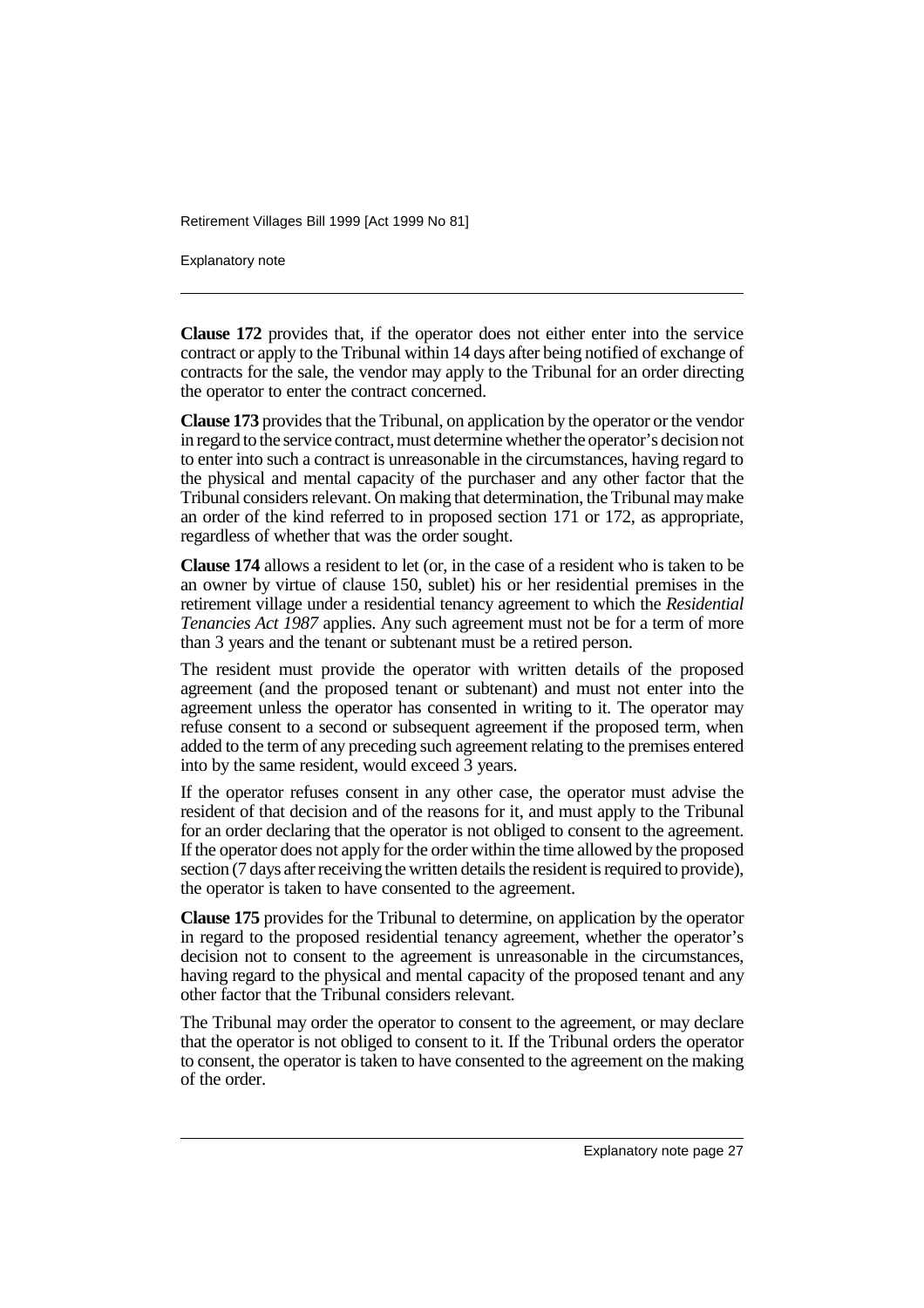Explanatory note

**Clause 176** provides that services under the service contract between the operator of a retirement village and the resident are to be provided to a tenant or subtenant of the resident as if the tenant or subtenant were the resident, and the contract may be enforced accordingly. It also provides that the letting or subletting of residential premises in accordance with the proposed Division does not affect any right or obligation of the resident and the operator under a village contract.

**Clause 177** prohibits the operator of the retirement village from interfering in the letting of the premises (except as provided by proposed section 174).

**Clause 178** prohibits a tenant or subtenant under the residential tenancy agreement from assigning his or her interest under the agreement or subletting the premises the subject of the agreement.

**Clause 179** provides that, for the purposes of the proposed Division (and despite the termination of the resident's residence contract), a resident who is taken to be an owner by virtue of proposed section 150 is also taken to possess a legal estate in his or her residential premises such as to enable the resident to lease the premises under a residential tenancy agreement.

#### **Division 6 Payments to former occupants**

**Clause 180** is concerned with final payments to former occupants who owned their residential premises in a retirement village.

It requires the operator of the village to make any payment required to be made to the former occupant following the sale of the premises within 14 days after the earliest of the following (unless the contract between the operator and the former occupant provides for earlier payment):

- (a) the date on which the operator receives full payment under a residence contract with an incoming resident of the premises,
- (b) the date on which the operator enters into a village contract with an incoming resident of the premises,
- (c) the date on which the operator enters into a residential tenancy agreement with an incoming tenant of the premises,
- (d) the date on which a person takes up residence in the premises with the consent of the operator,
- (e) if the operator buys the premises from the former occupant—the date on which the operator completes the purchase.

At the same time as the payment is made, the operator is required to give the former occupant a statement setting out various fees and charges (such as any departure fee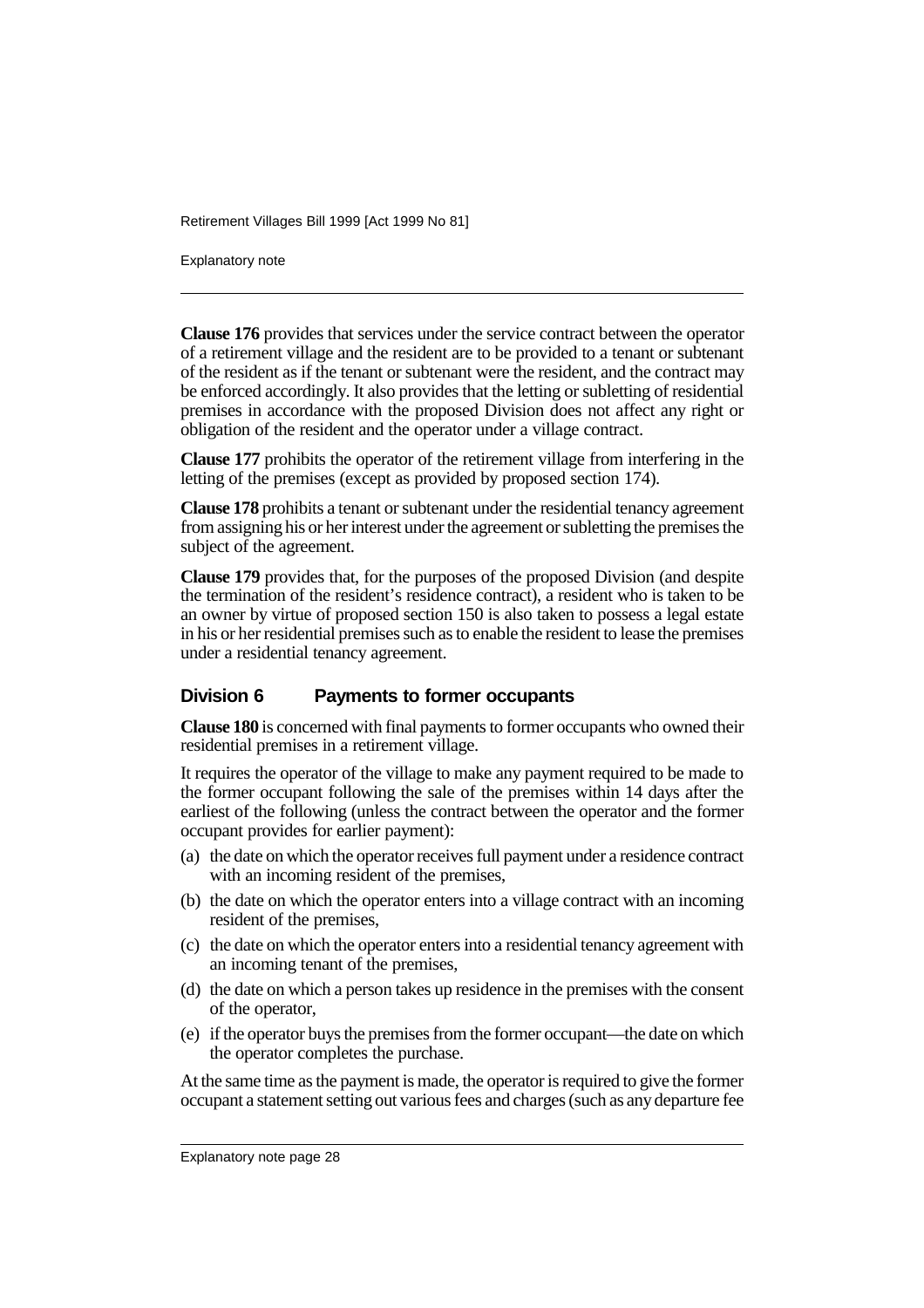Explanatory note

payable, any accrued or outstanding recurrent charges) and the amount of the payment due to the former occupant. The statement must also show how the various amounts were calculated.

Provision is made for the former occupant to apply to the Tribunal for the appropriate order if the payment is not made within the time allowed by the proposed section or if the amount of the payment is not calculated in accordance with the proposed Act and any relevant village contract.

**Clause 181** is concerned with final payments to former occupants who were not owners.

It provides that the date on which the operator of a retirement village must make any refund of the former occupant's ingoing contribution that is required, under a village contract, to be made is the earliest of the following (unless the operator and the former occupant agree on an earlier date or the contract provides for earlier payment):

- (a) the date that is 14 days after the date on which the operator receives full payment under the residence contract of an incoming resident of the premises,
- (b) the date that is 14 days after the date on which the operator enters into a residential tenancy agreement with an incoming tenant of the premises,
- (c) the date that is 14 days after the date on which a person takes up residence in the premises with the consent of the operator,
- (d) if the Tribunal terminated the residence contract—the date that is one month after the date of the termination,
- (e) if the former occupant delivered up vacant possession of the premises to the operator after receiving notice of the operator's intention to apply to the Tribunal for an order terminating the residence contract—the date that is one month after the date on which vacant possession was delivered,
- (f) the date that is 6 months after the date on which the former occupant otherwise delivered up vacant possession of the premises to the operator.

Any other payment that is required, under a village contract, to be made to the former occupant and that is dependent on the amount of the ingoing contribution of the incoming resident is to be paid to the former occupant within 14 days after the earlier of:

- (a) the payment, under a village contract, of any money to the operator, by that incoming resident, or
- (b) the incoming resident's taking up residence in the premises.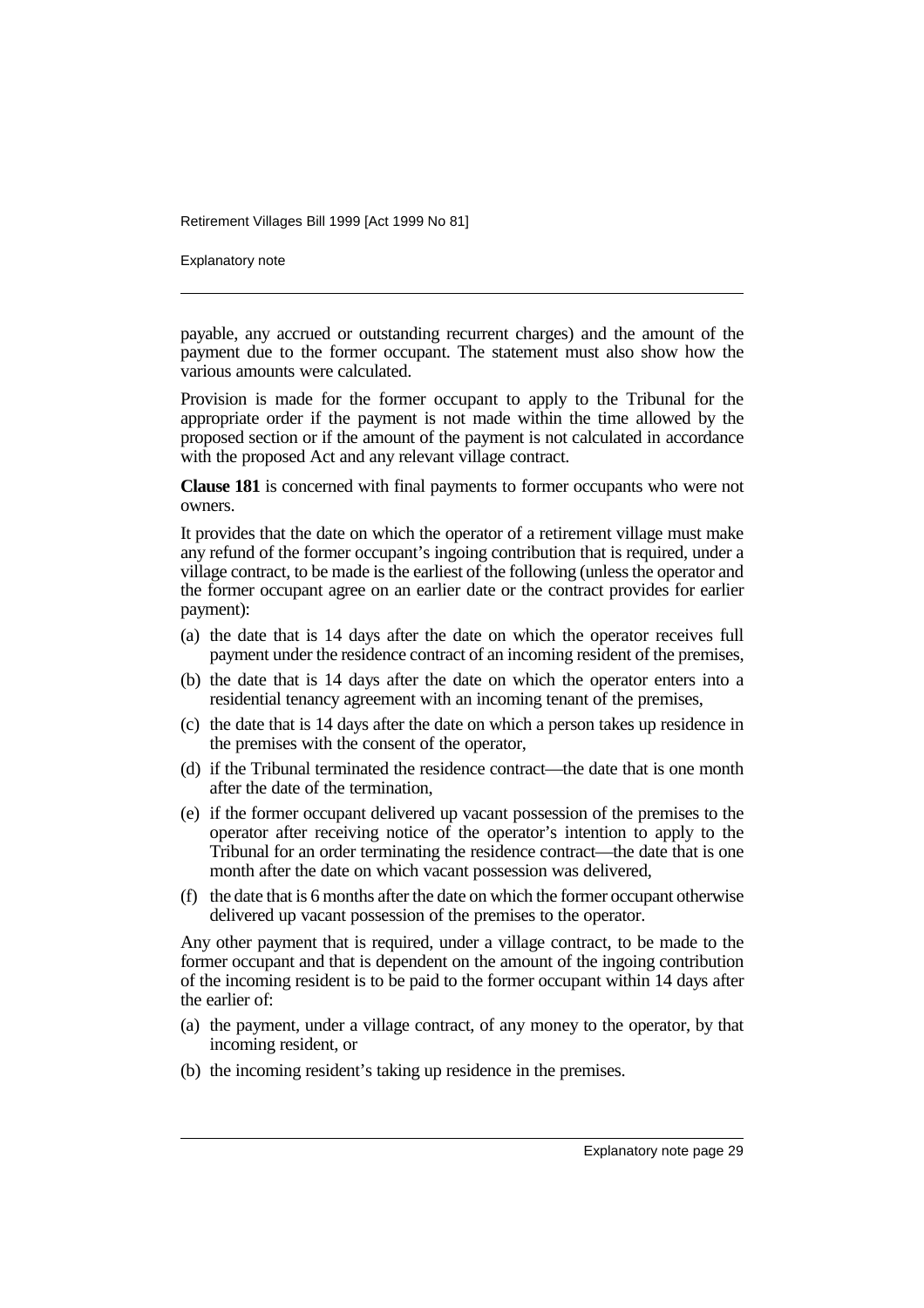Explanatory note

At the same time as the payment is made, the operator is required to give the former occupant a statement setting out various fees and charges (such as any departure fee payable, any accrued or outstanding recurrent charges) and the amount of the payment due to the former occupant. The statement must also show how the various amounts were calculated.

Provision is made for the former occupant to apply to the Tribunal for the appropriate order if the payment is not made within the time allowed by the proposed section or if the amount of the payment is not calculated in accordance with the proposed Act and any relevant village contract.

**Clause 182** provides that if a payment under the proposed Division is required to be made to the executor or administrator of a former occupant's estate and the operator of the retirement village concerned is unable to ascertain the identity of the executor or administrator, the operator may apply to the Tribunal for an order directing the operator to deal with the money as specified in the order.

### **Part 11 Enforcement**

**Clause 183** provides that proceedings for an offence against the proposed Act or the regulations are to be dealt with summarily before a Local Court constituted by a Magistrate sitting alone or (with the consent of the Minister) by the Supreme Court. The consent of the Attorney General is required if proceedings are to be brought later than 3 years after the commission of the offence.

**Clause 184** provides for the issue of penalty notices in relation to offences under the proposed Act or the regulations.

**Clause 185** prohibits the operator of a retirement village charging to the operating costs of the village (or to the residents of the village) the amount of any monetary penalty imposed on the operator for an offence against the proposed Act or the regulations.

**Clause 186** makes directors and managers of corporations liable for contraventions of the proposed Act by those corporations if they knowingly authorised or permitted the contravention. The proposed section does not apply to directors and managers of statutory corporations.

**Clause 187** makes it an offence to aid, abet, counsel or procure, induce or attempt to induce a person to contravene a provision of the proposed Act or to be in any way a party to such a contravention by a person or to conspire with others to contravene a provision of the proposed Act.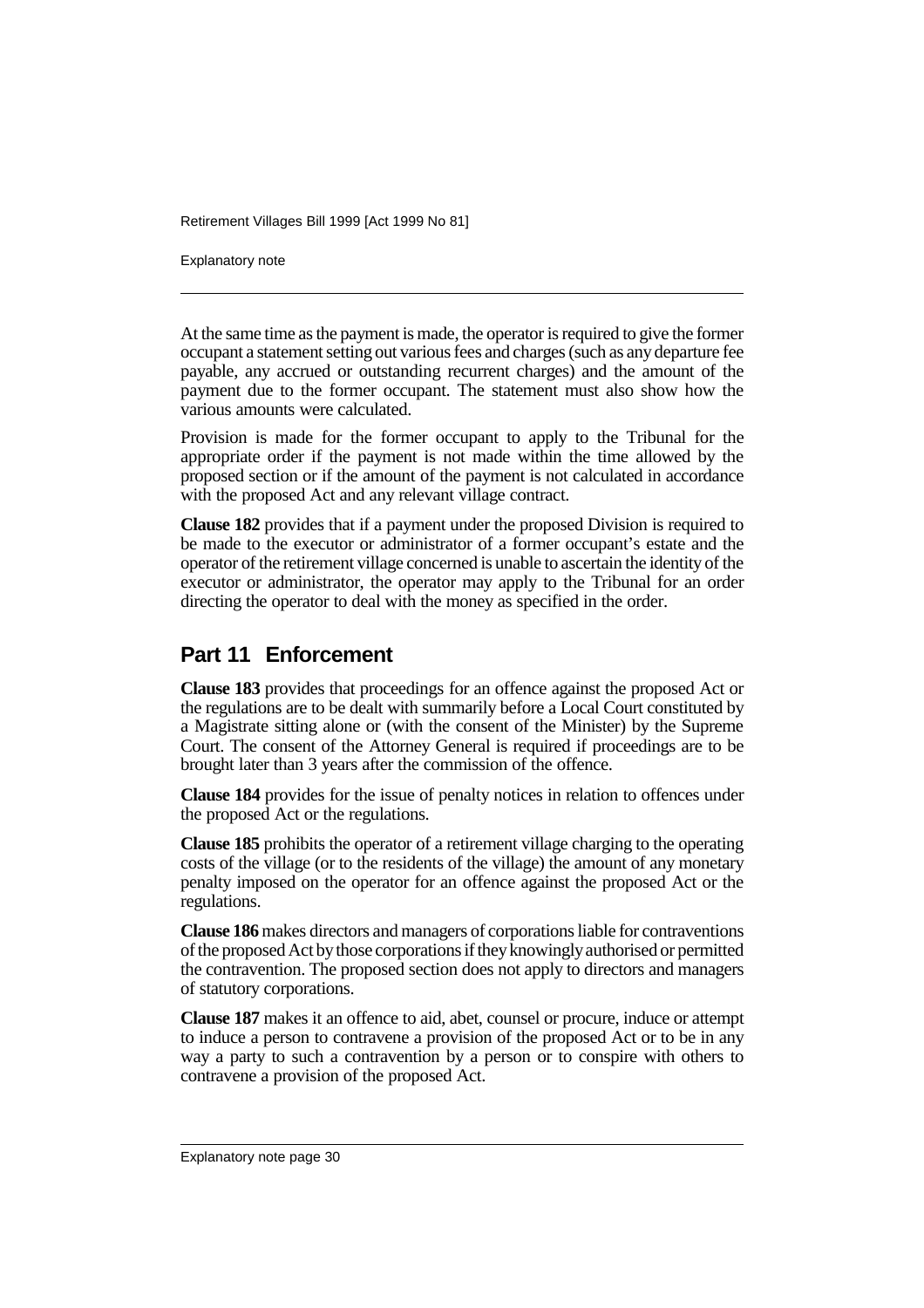Explanatory note

## **Part 12 Administration**

**Clause 188** defines *judicial body* for the purposes of the proposed Part. The term is defined to mean the Tribunal, the Fair Trading Tribunal or a court.

**Clause 189** sets out the functions of the Director-General. The functions include the functions of investigating and carrying out research into matters relating to or affecting retirement villages and the functions of investigating and attempting to resolve complaints by residents and operators of retirement villages (and of taking such action, including prosecution for any offence, as the Director-General thinks appropriate).

The provision also allows the Director-General to delegate his or her functions under the proposed Act.

**Clause 190** specifies the circumstance in which the Director-General may, or must, take or defend proceedings before a judicial body on behalf of a resident of a retirement village.

**Clause 191** provides for the conduct of proceedings taken or defended before a judicial body by the Director-General on behalf of a resident of a retirement village.

**Clause 192** allows the Director-General to intervene in proceedings arising under the proposed Act, and requires the Director-General to do so if so directed by the Minister.

**Clause 193** sets out the powers of investigators under the proposed Act. The powers include powers to obtain information and require the production of documents or other evidence.

**Clause 194** imposes certain limitations on the powers of investigators. For example, an investigator is not empowered to enter a part of any premises that is being used for residential purposes without the consent of the occupier of that part of the premises.

**Clause 195** enables the Director-General, investigators and persons authorised by the Director-General to inspect, copy and take extracts from documents produced under proposed section 193.

**Clause 196** exonerates the Director-General, investigators and certain other officers from personal liability incurred in respect of any act done or omitted in good faith for the purposes of the proposed Act.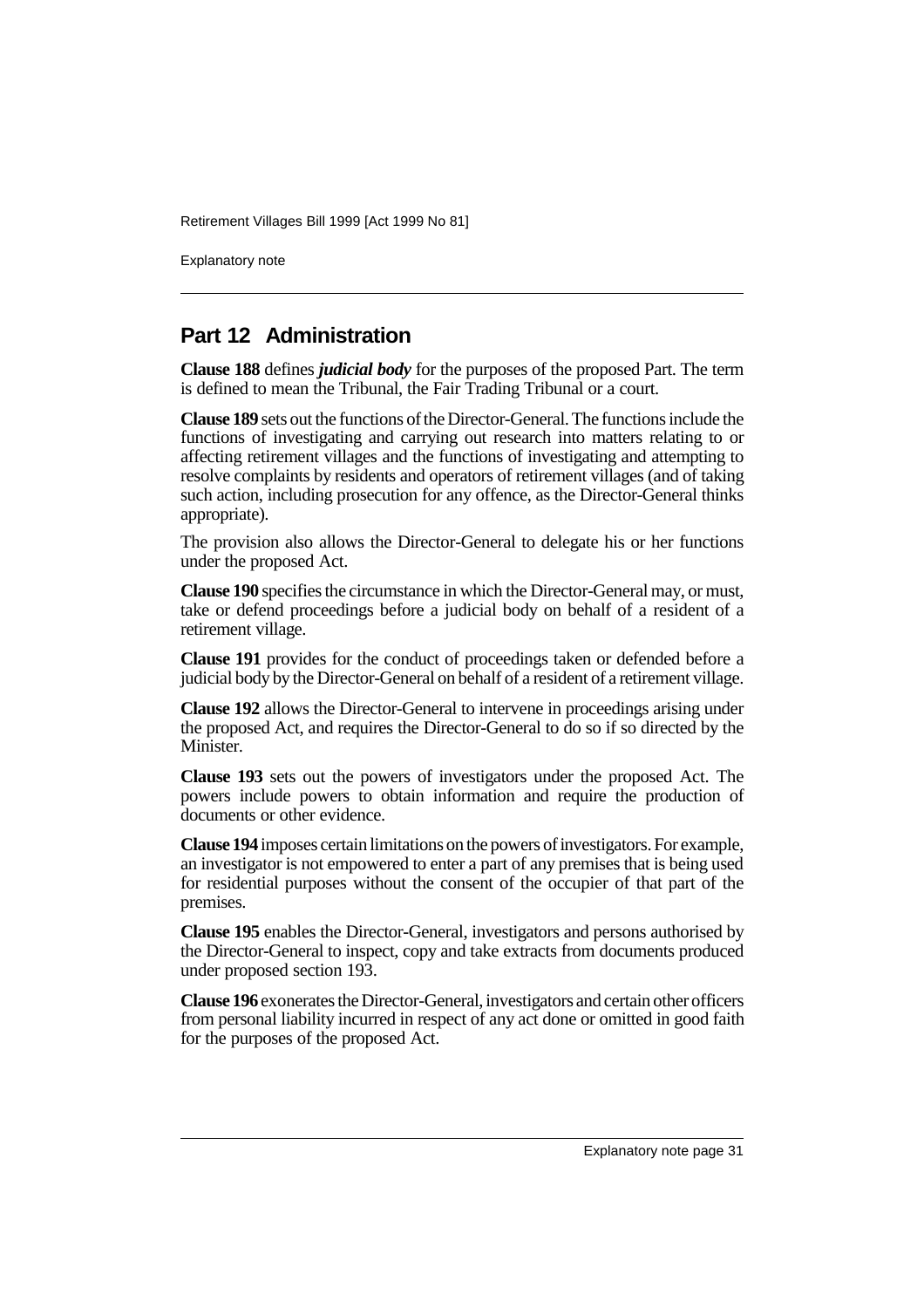Explanatory note

## **Part 13 Miscellaneous**

**Clause 197** specifies that all the information and documents that the operator is required to provide to a person, or to have available, under the proposed Act are to be provided to the person, or made available, free of charge.

**Clause 198** provides that residents of a retirement village are not liable to pay any legal costs incurred by the operator in obtaining advice, or undertaking proceedings, in relation to the village unless the costs appear in the statement of approved expenditure (or unless the costs are awarded against a resident or the residents by a court or the Tribunal).

However, the Tribunal may, on an application by the operator following any refusal of the residents to consent to expenditure on those costs, order that expenditure, but only if the Tribunal determines that the advice was obtained, or the proceedings undertaken, wholly in the interest of the residents, and the costs are reasonable in the circumstances.

**Clause 199** provides that no contract or other agreement or arrangement, whether oral or wholly or partly in writing, and whether made or entered into before or after the commencement of the proposed section, operates to annul, vary or exclude any of the provisions of the proposed Act. It makes it an offence to enter into a contract or other agreement or arrangement with the intention of defeating, evading or preventing the operation of the proposed Act.

An exception is made in the case of certain residential tenancy agreements that are permitted to contain a term to the effect that the proposed Act does not apply to the residential premises the subject of the agreement.

**Clause 200** makes it an offence, except in certain circumstances, to disclose any information obtained in connection with the administration or execution of the proposed Act.

**Clause 201** sets out the manner of service of documents on residents and operators of retirement villages under the proposed Act.

**Clause 202** provides for contributions to be made to meet the costs of the administration of the proposed Act from the Rental Bond Interest Account established under the *Landlord and Tenant (Rental Bonds) Act 1977* and the Property Services Council Statutory Interest Account established under the *Property, Stock and Business Agents Act 1941*.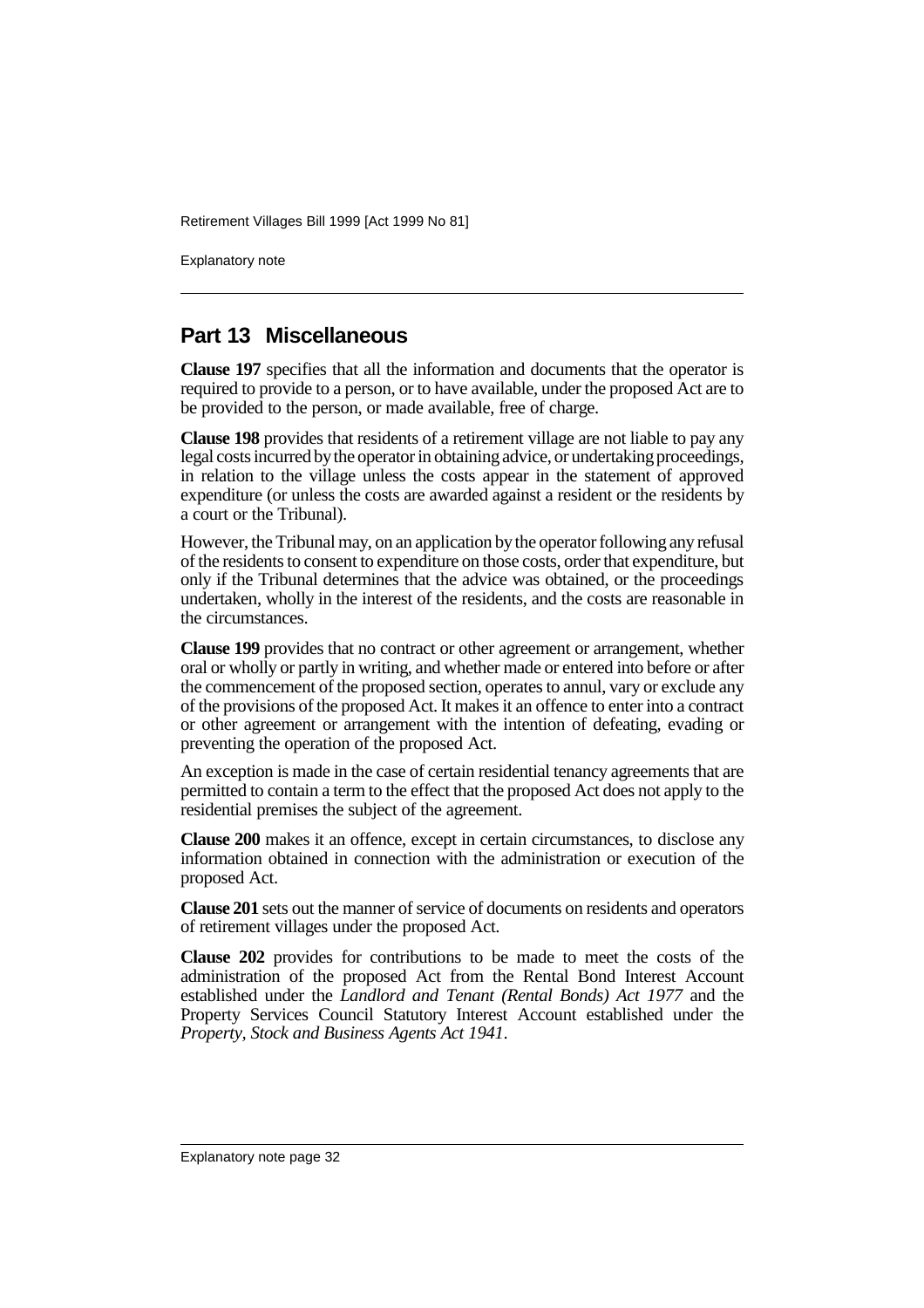Explanatory note

**Clause 203** sets out the general regulation-making power under the proposed Act. The regulations may create an offence and may impose a penalty not exceeding 50 penalty units. The proposed section makes particular reference to the power to make regulations prescribing the manner in which, and the time within which, applications may be made to the Tribunal, the making of applications by the Residents Committee of a retirement village on behalf of one or more residents of the village, and the other parties to applications made by the operator of a village.

Other regulation-making powers are set out in the proposed sections relating to their subject matter (for example, the power to prescribe standard contracts for the purposes of the proposed Act is set out in proposed section 43).

**Clause 204** gives effect to the Schedule of consequential amendments to the *Fair Trading Act 1987*.

**Clause 205** gives effect to the Schedule of consequential amendments to other Acts.

**Clause 206** provides for the repeal of the Act and regulations that the proposed Act is to replace.

**Clause 207** gives effect to the Schedule of savings, transitional and other provisions.

**Clause 208** provides for Ministerial review of the proposed Act.

## **Schedules**

**Schedule 1** sets out the way in which the residents of a retirement village signify their consent to a particular action or measure.

**Schedule 2** amends the *Fair Trading Act 1987* so as:

- (a) to establish a Retirement Villages Advisory Council along the lines of other advisory councils under that Act (such as the Home Building Advisory Council and the Property Services Advisory Council), and
- (b) to make it explicit that the *Fair Trading Act 1987* applies to service contracts under the proposed Act.

**Schedule 3** amends the following Acts:

The *Contracts Review Act 1980* is amended in consequence of the jurisdiction that the proposed Act confers on the Fair Trading Tribunal in relation to that Act.

The *Fines Act 1996* is amended so as to apply the scheme relating to penalty notices, set out in that Act, to penalty notices issued under the proposed Act.